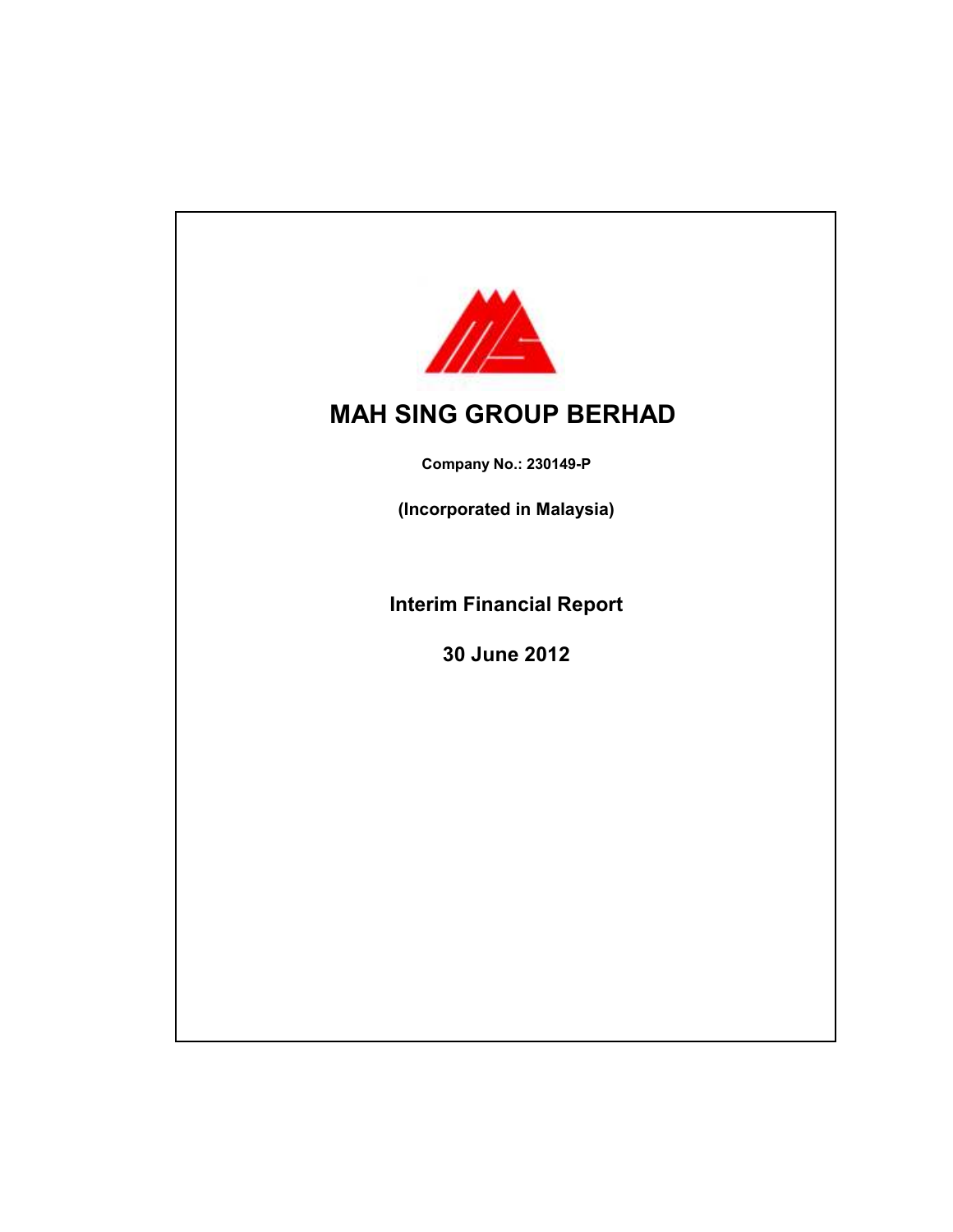# **MAH SING GROUP BERHAD**

**Company No.: 230149-P (Incorporated in Malaysia)**

# **Interim Financial Report - 30 June 2012**

|                                                                 | Page No. |
|-----------------------------------------------------------------|----------|
| <b>Condensed Consolidated Statement Of Financial Position</b>   | 1        |
| <b>Condensed Consolidated Income Statement</b>                  | 2        |
| <b>Condensed Consolidated Statement Of Comprehensive Income</b> | 3        |
| <b>Condensed Consolidated Statement Of Changes In Equity</b>    | 4        |
| <b>Condensed Consolidated Statement Of Cash Flow</b>            | 5 - 6    |
| <b>Notes To The Interim Financial Report</b>                    | 7 - 17   |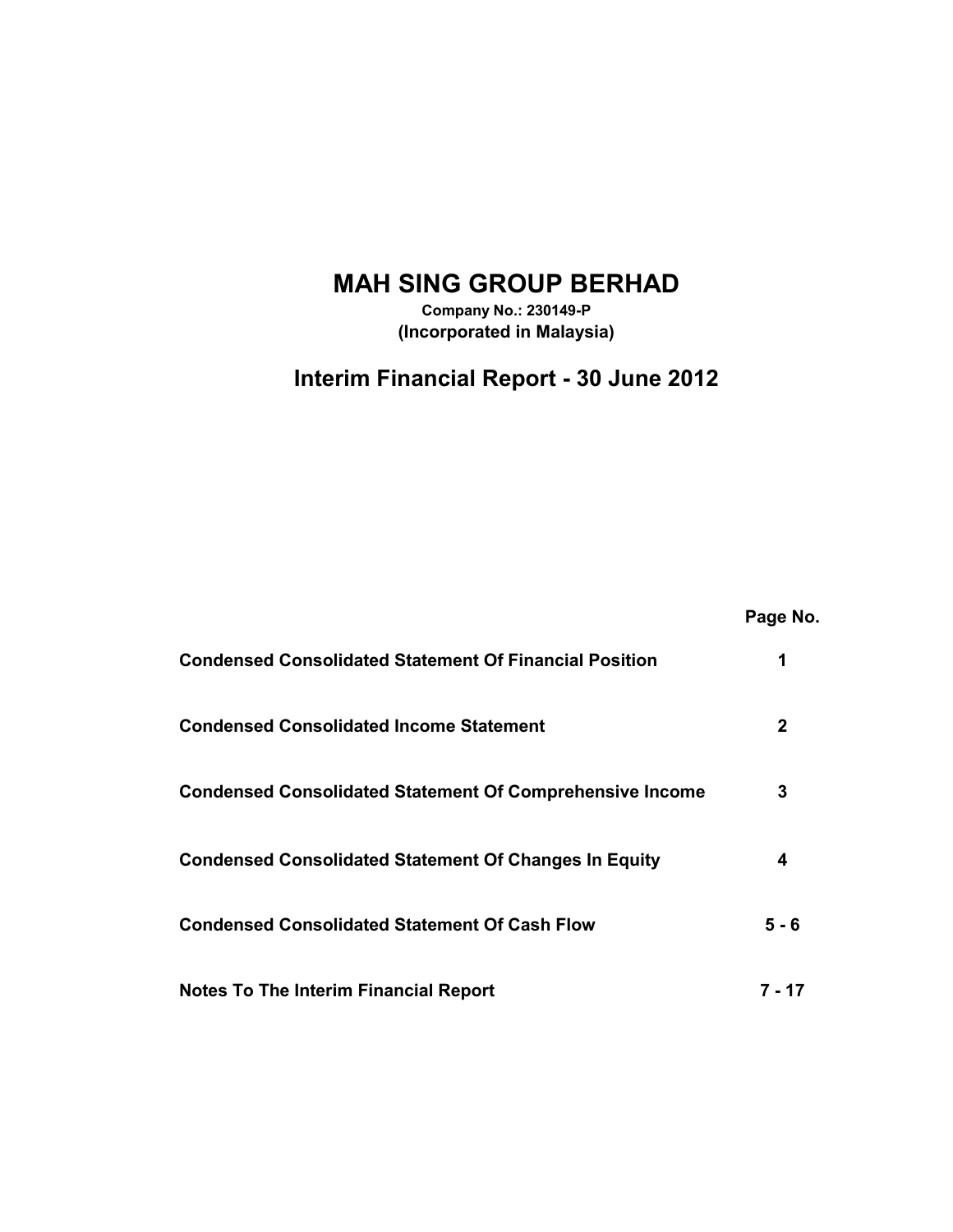(Incorporated in Malaysia)

# **CONDENSED CONSOLIDATED STATEMENT OF FINANCIAL POSITION**

## **As at 30 June 2012**

*(The figures have not been audited)*

|                                                            |               | (AUDITED)     |
|------------------------------------------------------------|---------------|---------------|
|                                                            | AS AT         | AS AT         |
|                                                            | 30/6/2012     | 31/12/2011    |
|                                                            | <b>RM'000</b> | <b>RM'000</b> |
| <b>ASSETS</b>                                              |               |               |
| <b>Non-current Assets</b>                                  |               |               |
| Property, plant and equipment                              | 90,229        | 85,325        |
| Prepaid lease payments                                     | 7,757         | 2,890         |
| Investment properties                                      | 59,454        | 56,076        |
| Land held for property development                         | 71,869        | 71,869        |
| Intangible assets                                          | 12,968        | 70            |
| Deferred tax assets                                        | 33,102        | 27,457        |
|                                                            | 275,379       | 243,687       |
| <b>Current Assets</b>                                      |               |               |
| Property development costs                                 | 1,704,931     | 1,536,097     |
| <i><u><b>Inventories</b></u></i>                           | 37,843        | 43,781        |
| Trade and other receivables                                | 523,599       | 355,570       |
| Current tax assets                                         | 7,521         | 5,529         |
| Deposits, cash and bank balances                           | 555,014       | 665,717       |
|                                                            | 2,828,908     | 2,606,694     |
|                                                            |               |               |
| <b>TOTAL ASSETS</b>                                        | 3,104,287     | 2,850,381     |
|                                                            |               |               |
| <b>EQUITY AND LIABILITIES</b>                              |               |               |
| Equity Attributable to Equity Holders of the Company       |               |               |
| Share capital                                              | 416,818       | 415,936       |
| Share premium                                              | 133,129       | 131,101       |
| Other reserves                                             | 31,341        | 29,348        |
| Retained earnings                                          | 548,588       | 496,766       |
|                                                            | 1,129,876     | 1,073,151     |
| Non-controlling interests                                  | 12,647        | 15,338        |
| <b>Total Equity</b>                                        | 1,142,523     | 1,088,489     |
|                                                            |               |               |
| <b>Non-current Liabilities</b>                             |               |               |
| Redeemable convertible bonds                               | 271,932       | 268,298       |
| Term loans                                                 | 590,308       | 666,508       |
| Long term and deferred payables                            | 9,764         | 12,364        |
| Deferred tax liabilities                                   | 22,108        | 6,888         |
|                                                            | 894,112       | 954,058       |
|                                                            |               |               |
| <b>Current Liabilities</b>                                 |               |               |
| Trade and other payables                                   | 916,066       | 736.237       |
| Term loans                                                 | 22,912        | 34,981        |
| Short term borrowings                                      | 5,622         | 4,022         |
| <b>Bank overdrafts</b>                                     | 272           | 150           |
| Current tax liabilities                                    | 53,988        | 32,444        |
| Dividend payable                                           | 68,792        |               |
|                                                            | 1,067,652     | 807,834       |
|                                                            |               |               |
| <b>TOTAL LIABILITIES</b>                                   | 1,961,764     | 1,761,892     |
| <b>TOTAL EQUITY AND LIABILITIES</b>                        | 3,104,287     | 2,850,381     |
|                                                            |               |               |
| Net assets per share attributable to equity holders of the |               |               |
| Company (RM)                                               | 1.36          | 1.29          |
|                                                            |               |               |

The Condensed Consolidated Statement of Financial Position should be read in conjunction with the audited financial statements for the financial year ended 31 December 2011 and the accompanying explanatory notes attached to the interim financial report.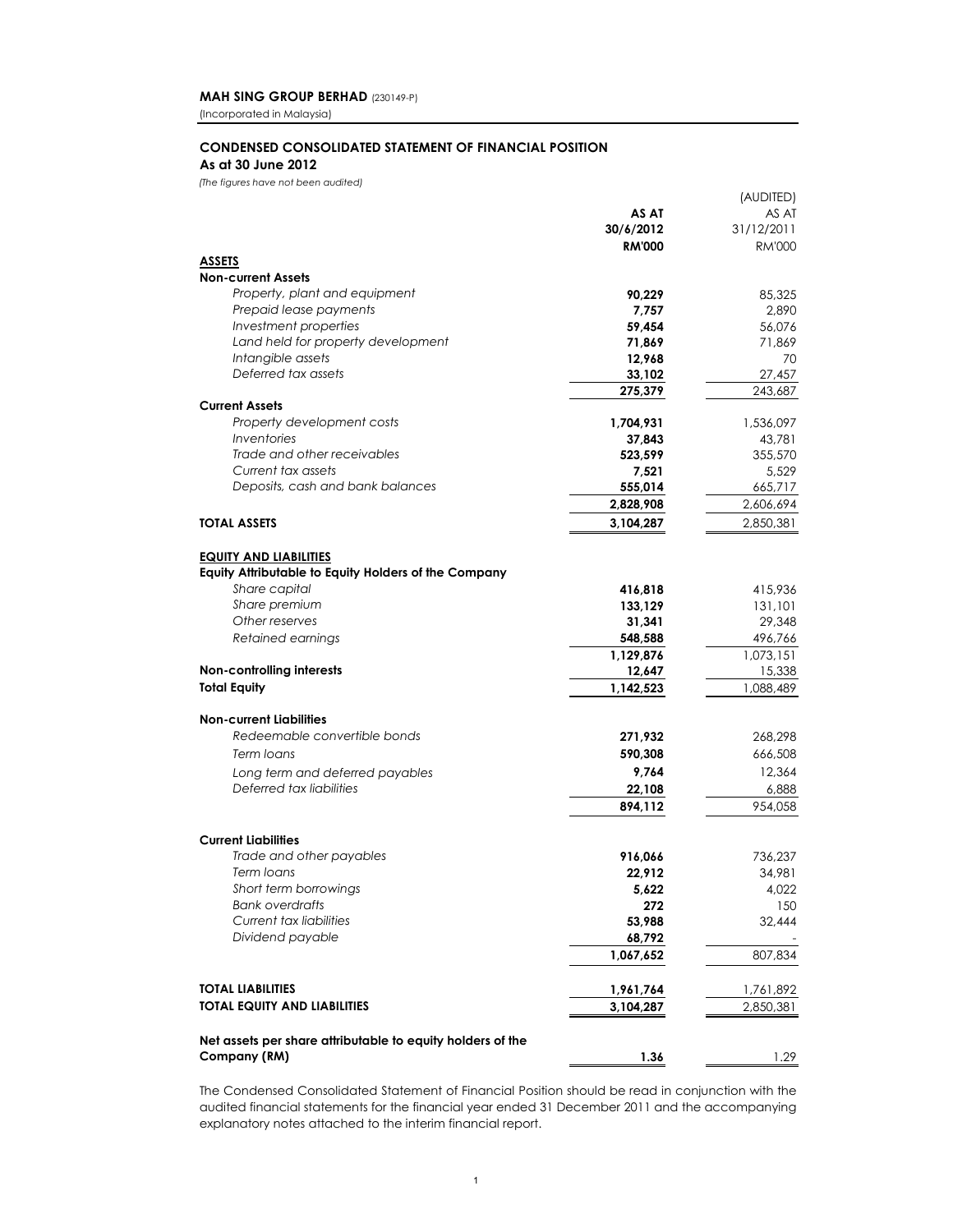(Incorporated in Malaysia)

#### **CONDENSED CONSOLIDATED INCOME STATEMENT**

#### **For the financial period ended 30 June 2012**

*(The figures have not been audited)*

|                                | 3 months ended |               | Period ended  |               |
|--------------------------------|----------------|---------------|---------------|---------------|
|                                | 30/6/2012      | 30/6/2011     | 30/6/2012     | 30/6/2011     |
|                                | <b>RM'000</b>  | <b>RM'000</b> | <b>RM'000</b> | <b>RM'000</b> |
| Revenue                        | 455,200        | 416,119       | 912,975       | 727,874       |
| Cost of sales                  | (325, 155)     | (300, 943)    | (650, 584)    | (521,946)     |
| Gross profit                   | 130,045        | 115,176       | 262,391       | 205,928       |
| Other income                   | 7.810          | 1.747         | 12,769        | 3,410         |
| Selling and marketing expenses | (19, 240)      | (22, 101)     | (36, 163)     | (30, 202)     |
| Administrative expenses        | (29, 757)      | (25, 817)     | (57, 194)     | (44, 637)     |
| Other operating expenses       | (8,674)        | (7, 168)      | (18, 216)     | (14, 336)     |
| Interest income                | 3,301          | 727           | 4.554         | 876           |
| Finance costs                  | (547)          | (579)         | (1,019)       | (865)         |
| Profit before taxation         | 82,938         | 61,985        | 167,122       | 120,174       |
| Income tax expense             | (22, 785)      | (19, 316)     | (46, 992)     | (35,601)      |
| Profit for the period          | 60,153         | 42.669        | 120,130       | 84,573        |
| Profit attributable to:        |                |               |               |               |
|                                |                |               |               |               |
| Equity holders of the Company  | 60,066         | 43,132        | 119,986       | 84,300        |
| Non-controlling interests      | 87             | (463)         | 144           | 273           |
|                                | 60,153         | 42,669        | 120,130       | 84,573        |
|                                |                |               |               |               |

Earnings per share attributable to equity holders of the Company:

| - Basic (sen) Note B13   | 7.21 | 5.19 | 14.41 | 10.14 |
|--------------------------|------|------|-------|-------|
|                          |      |      |       |       |
| - Diluted (sen) Note B13 | 7.13 | 5.04 | 14.25 | 9.89  |

The Condensed Consolidated Income Statement should be read in conjunction with the audited financial statements for the financial year ended 31 December 2011 and the accompanying explanatory notes attached to the interim financial report.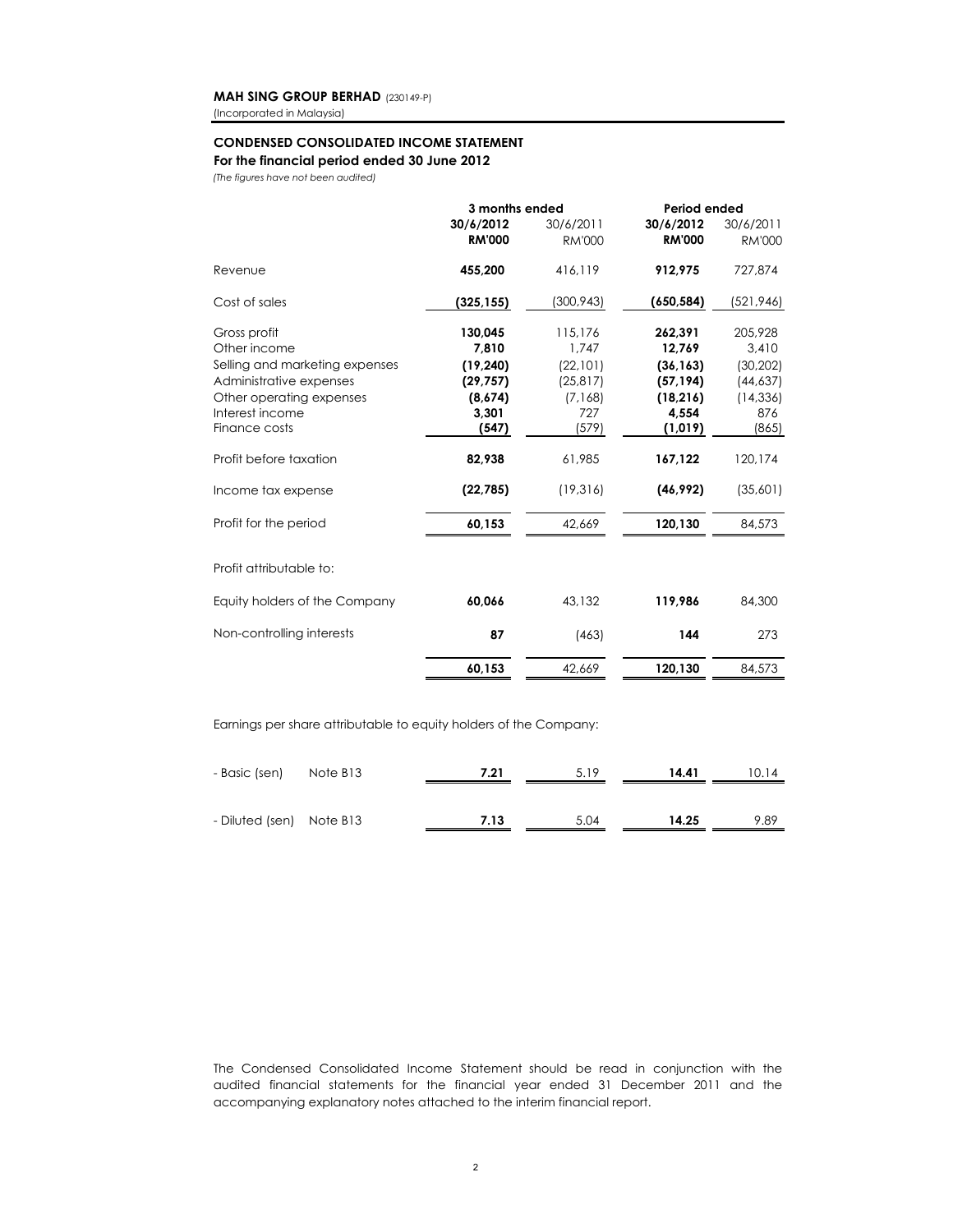(Incorporated in Malaysia)

#### **CONDENSED CONSOLIDATED STATEMENT OF COMPREHENSIVE INCOME For the financial period ended 30 June 2012**

*(The figures have not been audited)*

|                                                                   | 3 months ended<br>30/6/2012<br><b>RM'000</b> | 30/6/2011<br><b>RM'000</b> | Period ended<br>30/6/2012<br><b>RM'000</b> | 30/6/2011<br><b>RM'000</b> |
|-------------------------------------------------------------------|----------------------------------------------|----------------------------|--------------------------------------------|----------------------------|
| Profit for the period                                             | 60,153                                       | 42.669                     | 120,130                                    | 84,573                     |
| Foreign currency translation difference for<br>foreign operations | 1,106                                        | (571)                      | 189                                        | (1,746)                    |
| Total comprehensive income for the period                         | 61,259                                       | 42,098                     | 120,319                                    | 82,827                     |
| Total comprehensive income attributable to:                       |                                              |                            |                                            |                            |
| Equity holders of the Company                                     | 60,809                                       | 42,548                     | 120,160                                    | 82,448                     |
| Non-controlling interests                                         | 450                                          | (450)                      | 159                                        | 379                        |

 **61,259** 42,098 **120,319** 82,827

The Condensed Consolidated Statement of Comprehensive Income should be read in conjunction with the audited financial statements for the financial year ended 31 December 2011 and the accompanying explanatory notes attached to the interim financial report.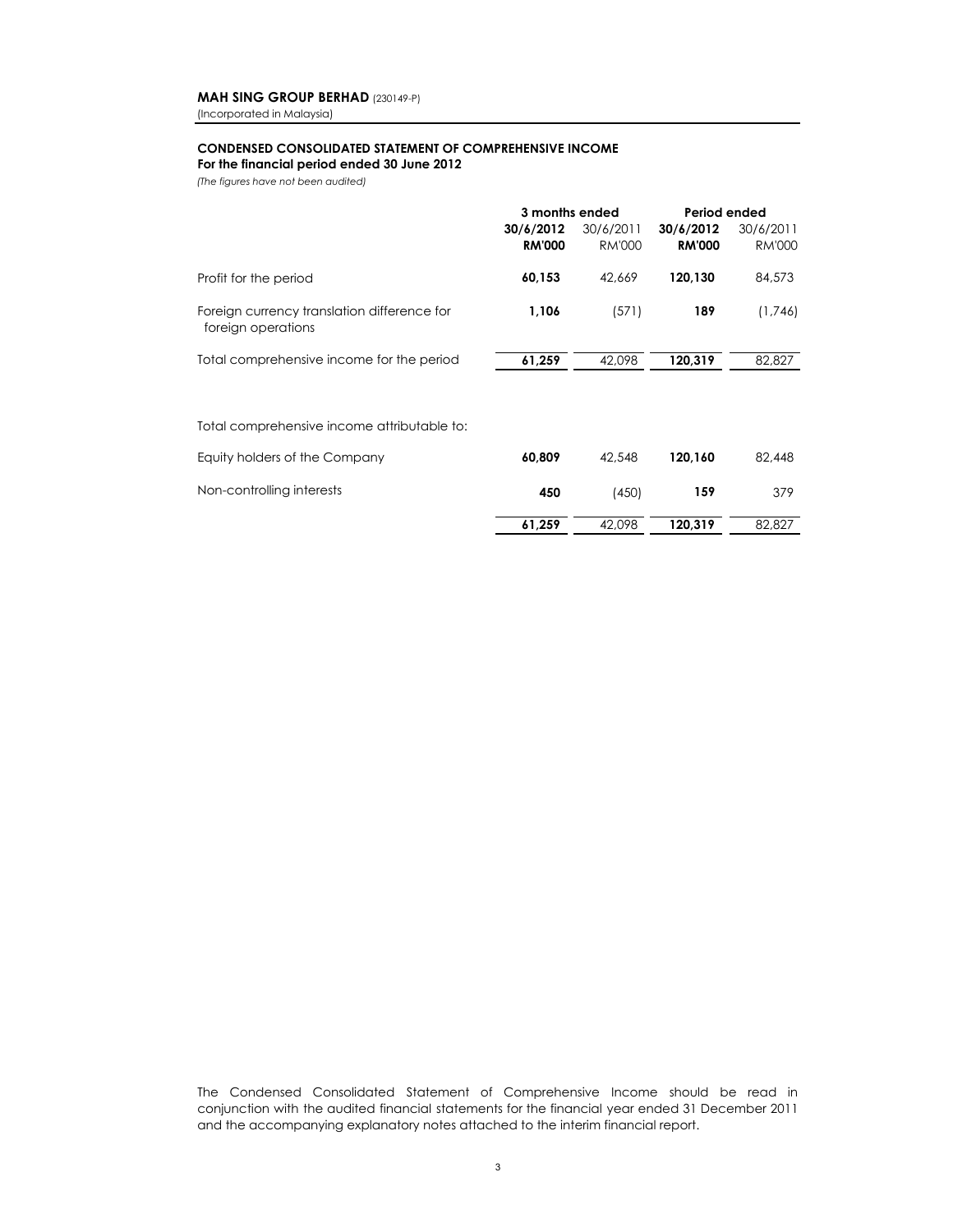MAH SING GROUP BERHAD (230149-P) **MAH SING GROUP BERHAD (230149-P)** (Incorporated in Malaysia) (Incorporated in Malaysia)

# CONDENSED CONSOLIDATED STATEMENT OF CHANGES IN EQUITY<br>For the financial period ended 30 June 2012<br>[The figures have not been audited] **CONDENSED CONSOLIDATED STATEMENT OF CHANGES IN EQUITY**

**For the financial period ended 30 June 2012** *(The figures have not been audited)*

|                                                                                                                                                     |                                   |                                   | Aftributable to equity holders of the Company                      |                                                     |                                   |                                       |                              |                                                   |                              |
|-----------------------------------------------------------------------------------------------------------------------------------------------------|-----------------------------------|-----------------------------------|--------------------------------------------------------------------|-----------------------------------------------------|-----------------------------------|---------------------------------------|------------------------------|---------------------------------------------------|------------------------------|
|                                                                                                                                                     |                                   |                                   | Non-Distributable                                                  |                                                     |                                   | Distributable                         |                              |                                                   |                              |
|                                                                                                                                                     | Share                             | Share                             | employees<br>Equity-settled                                        | fluctuation<br>Exchange                             | Other                             | Retained                              |                              | controlling<br><u>İ</u> on-                       | Total                        |
| 6 months ended 30 June 2012                                                                                                                         | <b>RM</b> '000<br>capital         | <b>RM'000</b><br>premium          | <b>RM</b> 000<br>benefit reserve                                   | <b>RM'000</b><br>reserve                            | <b>RM'000</b><br>reserve          | <b>RM'000</b><br>earnings             | <b>RM'000</b><br>Total       | <b>RM</b> '000<br><b>interests</b>                | <b>RM</b> 000<br>Equity      |
| Balance at 1/1/2012                                                                                                                                 | 415,936                           | 131,101                           | 8,451                                                              | 3,768                                               | 17,129                            | 496,766                               | 1,073,151                    | 15,338                                            | 1,088,489                    |
| Amount recognised directly in equity:<br>Other comprehensive income<br>Profit for the financial period                                              | ٠                                 |                                   |                                                                    | 174                                                 | ٠                                 | 119,986                               | 174<br>119,986               | $\overline{15}$<br>$\frac{14}{1}$                 | 120,130<br>189               |
| Total comprehensive income for the period                                                                                                           |                                   |                                   |                                                                    | $\overline{174}$                                    |                                   | 119,986                               | 120,160                      | 159                                               | 120,319                      |
| Recognition of share-based payment                                                                                                                  |                                   |                                   | 2,447                                                              |                                                     |                                   |                                       | 2,447                        |                                                   | 2,447                        |
| Issuance of ordinary shares pursuant to ESOS<br>exercised                                                                                           | 882                               | 2,028                             | (628)                                                              |                                                     |                                   | 628                                   | 2,910                        |                                                   | 2,910                        |
| Dividend paid to non-controlling interest<br>Dividends for the financial year ended<br>31 December 2011                                             |                                   |                                   |                                                                    |                                                     |                                   | (68, 792)                             | (68, 792)                    | (2, 850)                                          | (2,850)<br>(68, 792)         |
| Balance at 30/6/2012                                                                                                                                | 416,818                           | 133,129                           | 10,270                                                             | 3,942                                               | 17,129                            | 548,588                               | 1,129,876                    | 12,647                                            | 1,142,523                    |
|                                                                                                                                                     |                                   |                                   | Attributable to equity holders of the Company<br>Non-Distributable |                                                     |                                   | Distributable                         |                              |                                                   |                              |
| 6 months ended 30 June 2011                                                                                                                         | Share<br><b>RM'000</b><br>capital | Share<br>premium<br><b>RM'000</b> | employees<br>Equity-settled<br>benefit reserve<br><b>RM'000</b>    | fluctuation<br>Exchange<br>reserve<br><b>RM'000</b> | Other<br>reserve<br><b>RM'000</b> | Retained<br>earnings<br><b>BM'000</b> | <b>RM'000</b><br>Total       | controlling<br>interests<br><b>RM'000</b><br>mor- | Total<br>Equity<br>RM'000    |
| <b>Balance at 1/1/2011</b>                                                                                                                          | 415,784                           | 130,752                           | 1,002                                                              | (4,222)                                             |                                   | 375,550                               | 918,866                      | 17,590                                            | 936,456                      |
| Total comprehensive income for the period<br>Amount recognised directly in equity:<br>Other comprehensive income<br>Profit for the financial period | J.                                |                                   | ı.                                                                 | (1, 852)<br>(1, 852)                                | $\mathbf{I}$                      | 84,300<br>84,300                      | 84,300<br>82,448<br>(1, 852) | 273<br>106<br>379                                 | 84,573<br>(1, 746)<br>82,827 |
| Equity component of convertible bonds<br>Recognition of share-based payment                                                                         |                                   |                                   | 4,374                                                              |                                                     | 17,337                            |                                       | 4,374<br>17,337              |                                                   | 4,374<br>17,337              |
| Dividends for the financial year ended<br>31 December 2010                                                                                          |                                   |                                   |                                                                    |                                                     |                                   | (47, 399)                             | (47, 399)                    |                                                   | (47, 399)                    |
| Balance at 30/6/2011                                                                                                                                | 415,784                           | 130,752                           | 5,376                                                              | (6,074)                                             | 17,337                            | 412,451                               | 975,626                      | 17,969                                            | 993,595                      |

The Condensed Consolidated Statement of Changes in Equity should be read in conjunction with the audited financial statements for the financial year ended 31 December 2011<br>and the accompanying explanatory notes attached to The Condensed Consolidated Statement of Changes in Equity should be read in conjunction with the audited financial statements for the financial year ended 31 December 2011 and the accompanying explanatory notes attached to the interim financial report.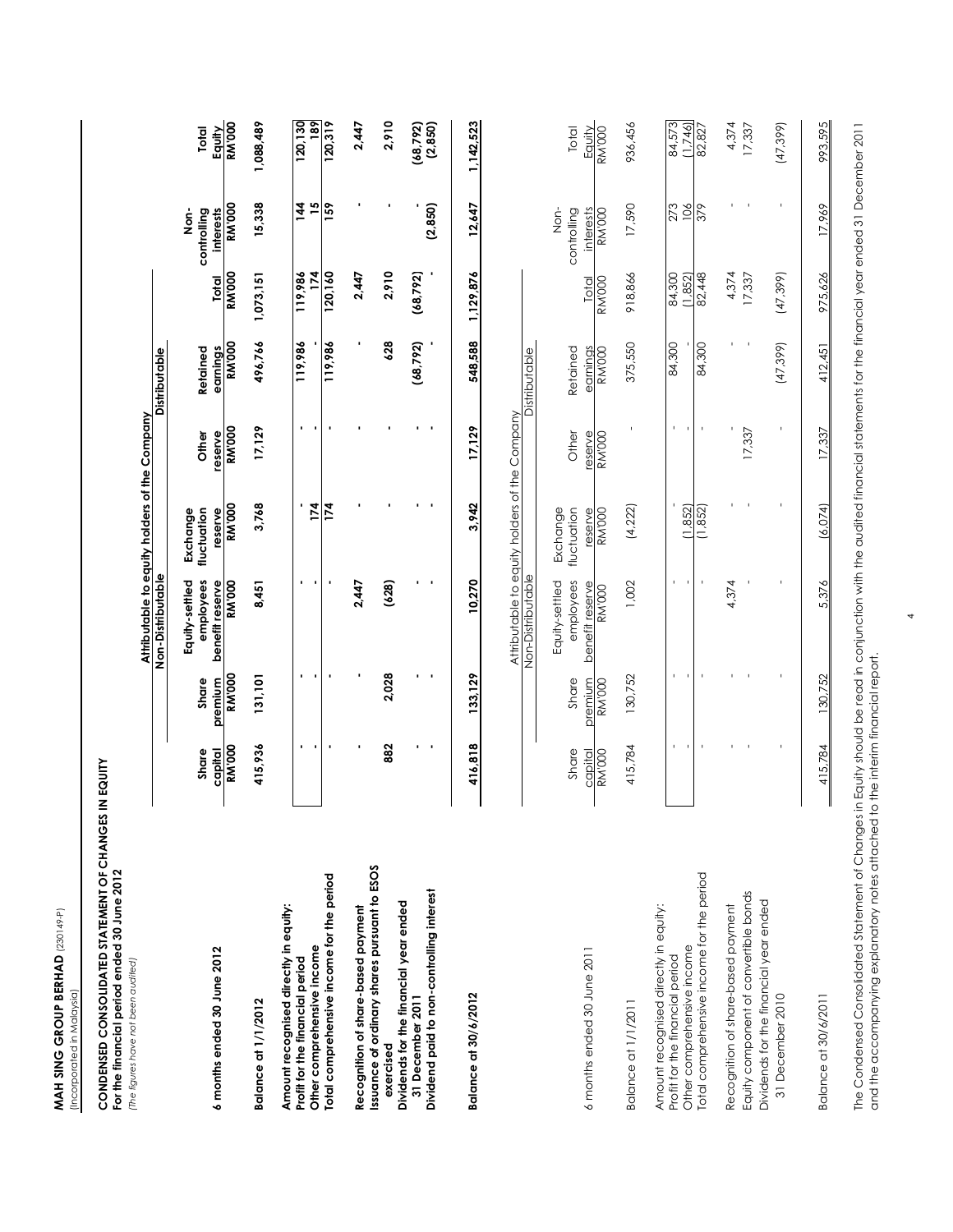(Incorporated in Malaysia)

# **CONDENSED CONSOLIDATED STATEMENT OF CASH FLOW For the financial period ended 30 June 2012**

*(The figures have not been audited)*

|                                                                            | 6 months      | 6 months      |
|----------------------------------------------------------------------------|---------------|---------------|
|                                                                            | ended         | ended         |
|                                                                            | 30/6/2012     | 30/6/2011     |
|                                                                            | <b>RM'000</b> | <b>RM'000</b> |
| <b>Operating Activities</b>                                                |               |               |
| Profit before taxation                                                     | 167,122       | 120,174       |
| Adjustments for:                                                           |               |               |
| Non-operating items                                                        | (7,761)       | 1,811         |
| Non-cash items                                                             | 9,089         | 9,824         |
| Operating profit before changes in working capital                         | 168,450       | 131,809       |
| Net change in property development costs                                   | (79, 287)     | (317,703)     |
| Net change in inventories                                                  | 6,310         | 2,702         |
| Net change in receivables                                                  | (121, 074)    | 80,825        |
| Net change in payables                                                     | 127,583       | 91,829        |
| Cash generated from/(used in) operations                                   | 101.982       | (10, 538)     |
| Interest received                                                          | 8,780         | 876           |
| Interest paid                                                              | (16, 245)     | (2,688)       |
| Tax paid                                                                   | (32,906)      | (13,916)      |
| Net cash generated from/(used in) operating activities                     | 61,611        | (26, 266)     |
| <b>Investing Activities</b>                                                |               |               |
| Payment for acquisition of property, plant and equipment                   | (10, 635)     | (6,611)       |
| Payment for prepaid lease land                                             | (4,872)       |               |
| Proceeds from disposal of property, plant and equipment                    | 613           | 110           |
| Payment for balance of equity in a subsidiary                              | (5,000)       | (2,420)       |
| Additions to investment properties                                         | (3, 378)      |               |
| Acquisition of investment in a subsidiary                                  | (56, 758)     |               |
| Net cash used in investing activities                                      | (80,030)      | (8,921)       |
|                                                                            |               |               |
| <b>Financing Activities</b><br>Dividends paid to non-controlling interests | (2,850)       |               |
|                                                                            |               |               |
| Proceeds from issuance of redeemable convertible bonds                     | 2.910         | 289,478       |
| Proceeds from ESOS exercised                                               | (5, 267)      |               |
| Payment of bonds coupon<br>Payment for corporate exercise expenses         |               | (359)         |
| Net (placement)/withdrawal of deposits with licensed banks                 | (5, 129)      | 39,748        |
| as collateral/Escrow Account                                               |               |               |
| Net (repayment of)/ proceeds from borrowings                               | (87,099)      | 242,167       |
| Net cash (used in)/generated from financing activities                     | (97, 435)     | 571,034       |
| Net changes in cash and cash equivalents                                   | (115, 854)    | 535,847       |
| Effect of exchange rate changes                                            | (100)         | (1, 304)      |
| Cash and cash equivalents at beginning of financial period                 | 634,215       | 246,479       |
| Cash and cash equivalents at end of financial period                       | 518,261       | 781,022       |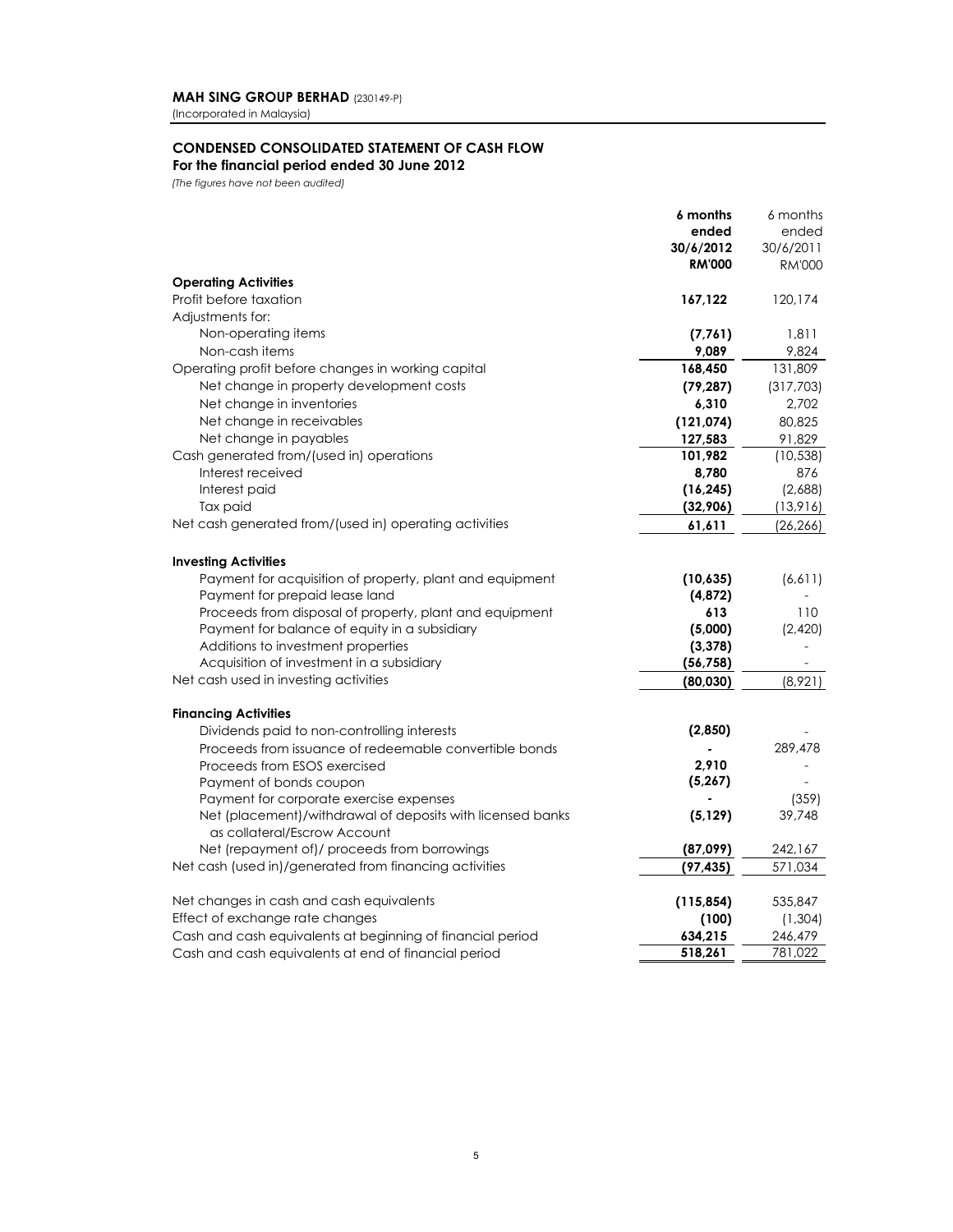(Incorporated in Malaysia)

# **CONDENSED CONSOLIDATED STATEMENT OF CASH FLOW For the financial period ended 30 June 2012 (cont'd)**

*(The figures have not been audited)* 

|                                                                                      | 6 months      | 6 months  |
|--------------------------------------------------------------------------------------|---------------|-----------|
|                                                                                      | ended         | ended     |
|                                                                                      | 30/6/2012     | 30/6/2011 |
|                                                                                      | <b>RM'000</b> | RM'000    |
| Cash and cash equivalents at the end of the financial period comprise the following: |               |           |
| Deposits with licensed banks                                                         | 330.756       | 644,541   |
| Cash and bank balances                                                               | 224.258       | 158,827   |
| <b>Bank overdrafts</b>                                                               | (272)         |           |
|                                                                                      | 554.742       | 803,368   |
| Less: Deposits pledged as collateral                                                 | (34,666)      |           |
| Less: Deposits in Escrow Account                                                     | (1, 815)      | (22,346)  |
|                                                                                      | 518.261       | 781.022   |

The Condensed Consolidated Statement of Cash Flow should be read in conjunction with the audited financial statements for the financial year ended 31 December 2011 and the accompanying explanatory notes attached to the interim financial report.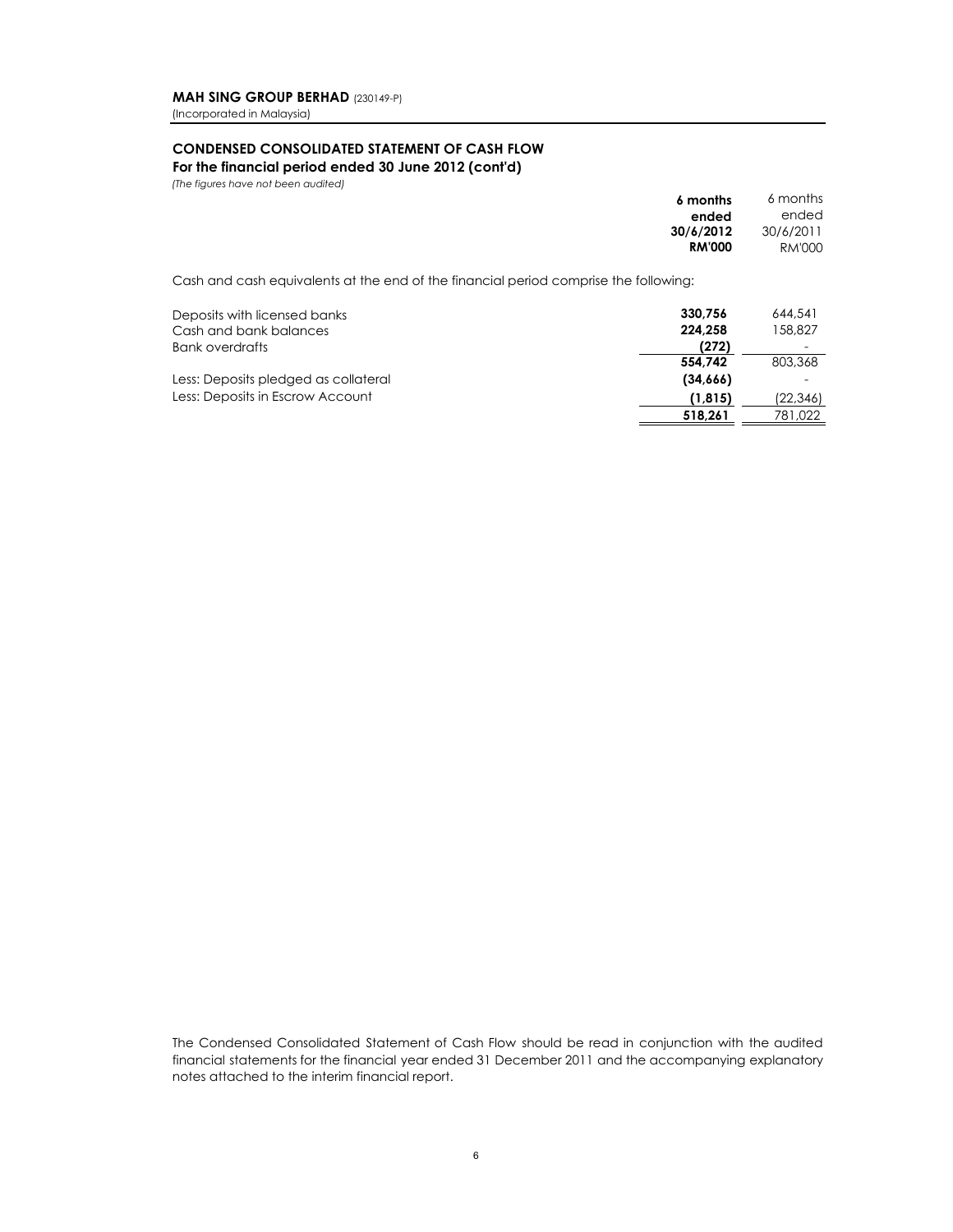#### **Explanatory Notes**

#### **A1 Basis of Preparation**

The interim financial report has been prepared in accordance with Financial Reporting Standard ("FRS") No. 134 : Interim Financial Reporting and applicable disclosure provisions of the Listing Requirements of Bursa Malaysia Securities Berhad ("Bursa Securities").

The interim financial report should be read in conjunction with the Group's audited financial statements for the financial year ended 31 December 2011. The explanatory notes attached to the interim financial report provides an explanation of events and transactions that are significant to an understanding of the changes in the financial position and performance of the Group since the financial year ended 31 December 2011.

The significant accounting policies and methods of computation adopted for the interim financial report are consistent with those adopted for the audited financial statements for the financial year ended 31 December 2011 save for the adoption of the following:

| FRS 124 (revised)                 | <b>Related Party Disclosures</b>                                   |
|-----------------------------------|--------------------------------------------------------------------|
| Amendment to FRS 7                | Financial Instruments: Disclosures - Transfers of Financial Assets |
| Amendment to FRS 112              | Income Taxes - Deferred Tax: Recovery of Underlying Assets         |
| IC Interpretation 19              | Extinguishing Financial Liabilities with Equity Instruments        |
| Amendment to IC Interpretation 14 | Prepayments of a Minimum Funding Requirement                       |

The adoption of the above revised FRSs, amendments to FRSs and Interpretations does not have any material impact on the financial statements of the Group.

On 19 November 2011, the Malaysian Accounting Standards Board ("MASB") issued a new MASB approved accounting framework, the Malaysian Financial Reporting Standards ("MFRS Framework"). The MFRS Framework is to be applied by all Entities Other Than Private Entities for annual periods beginning on or after 1 January 2012, with the exception of entities that are within the scope of MFRS 141 Agriculture and IC Interpretation 15 Agreements for Construction of Real Estate, including its parent, significant investor and venturer (herein called "Transitioning Entities"). Transitioning Entities will be allowed to defer adoption of the new MFRS Framework for an additional one year.

On 30 June 2012, MASB announced that the Transitioning Entities are allowed to extend their deferment on the adoption of MFRS Framework for another year. As such, the MFRS Framework will be mandatory for all companies for annual period beginning on or after 1 January 2014.

The Group falls within the scope definition of Transitioning Entities and has opted to defer adoption of the new MFRS Framework. Accordingly, the Group will be required to prepare financial statements using MFRS Framework in its first MFRS financial statements for the year ending 31 December 2014. In presenting its first MFRS financial statements, the Group will be required to restate the comparative financial statements to amounts reflecting the application of MFRS Framework. The majority of the adjustments required on transition will be made, retrospectively, against opening retained profits. The Group is currently reviewing its accounting policies to assess financial effects of the differences between the current FRSs and accounting standards under the MFRS Framework.

#### **A2 Seasonal or cyclical factors**

The operations of the Group were not significantly affected by any seasonal or cyclical factors during the financial period under review.

#### **A3 Unusual items affecting assets, liabilities, equity, net income or cash flows**

There were no unusual items affecting the assets, liabilities, equity, net income or cash flows of the Group for the financial period under review.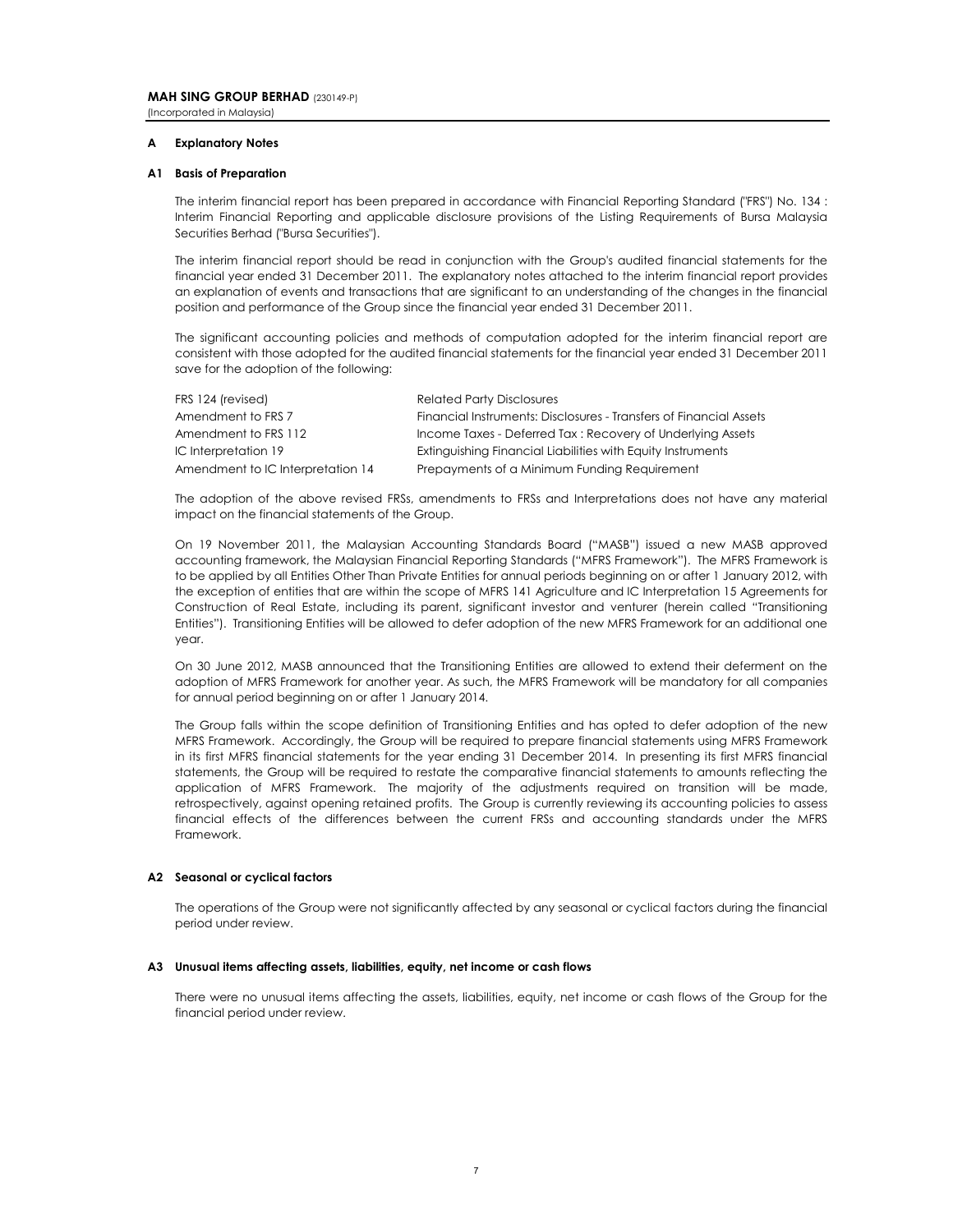(Incorporated in Malaysia)

#### **A4 Changes in estimates**

There were no material changes in estimates for the financial period under review.

#### **A5 Debt and equity securities**

For the financial period under review, there were no issuance and repayment of debt and equity securities, share buybacks, share cancellations, shares held as treasury shares and resale of treasury shares other than an increase in issued and paid up ordinary share capital from RM415,936,070 to RM416,817,830 by way of issuance of 1,763,520 new ordinary shares of RM0.50 each pursuant to exercise of employees share options.

#### **A6 Dividends paid**

No dividend was paid in the current financial period under review.

#### **A7 Segment reporting**

#### **Period ended 30 June 2012**

|                               |                   |                 | Investment<br>Holding |               |               |
|-------------------------------|-------------------|-----------------|-----------------------|---------------|---------------|
|                               | <b>Properties</b> | <b>Plastics</b> | & Others              | Elimination   | Consolidated  |
|                               | <b>RM'000</b>     | <b>RM'000</b>   | <b>RM'000</b>         | <b>RM'000</b> | <b>RM'000</b> |
| <b>REVENUE</b>                |                   |                 |                       |               |               |
| <b>External revenue</b>       | 807,965           | 100,768         | 4,242                 |               | 912,975       |
| Inter-segment                 |                   |                 | 63,713                | (63, 713)     |               |
| <b>Total revenue</b>          | 807,965           | 100,768         | 67,955                | (63,713)      | 912,975       |
| <b>RESULTS</b>                |                   |                 |                       |               |               |
| <b>Operating profit</b>       | 162,664           | 7,412           | 56,814                | (63, 303)     | 163,587       |
| Interest income               |                   |                 |                       |               | 4,554         |
| <b>Finance costs</b>          |                   |                 |                       |               | (1,019)       |
| Income tax                    |                   |                 |                       |               | (46, 992)     |
| Profit for the period         |                   |                 |                       |               | 120,130       |
| <b>OTHER INFORMATION</b>      |                   |                 |                       |               |               |
| Capital expenditure           | 1.999             | 13,374          | 134                   |               | 15,507        |
| Depreciation and amortisation | 1,298             | 4,564           | 69                    |               | 5,931         |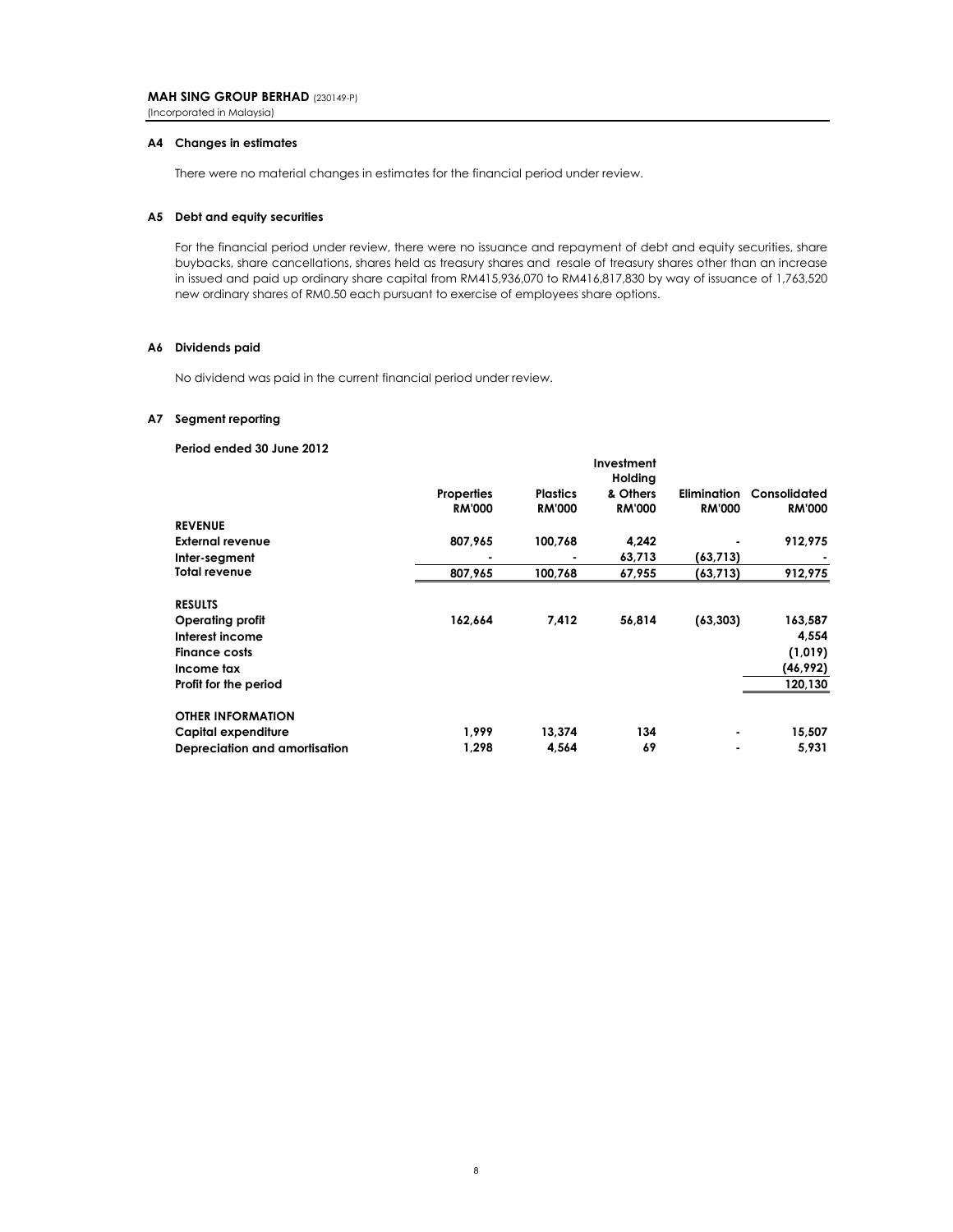(Incorporated in Malaysia)

Period ended 30 June 2011

|                               |               |                 | Investment<br>Holding |               |               |
|-------------------------------|---------------|-----------------|-----------------------|---------------|---------------|
|                               | Properties    | <b>Plastics</b> | & Others              | Elimination   | Consolidated  |
|                               | <b>RM'000</b> | <b>RM'000</b>   | <b>RM'000</b>         | <b>RM'000</b> | <b>RM'000</b> |
| <b>REVENUE</b>                |               |                 |                       |               |               |
| External revenue              | 626,134       | 99,402          | 2,338                 |               | 727,874       |
| Inter-segment                 |               |                 | 85,748                | (85, 748)     |               |
| Total revenue                 | 626,134       | 99,402          | 88,086                | (85, 748)     | 727,874       |
| <b>RESULTS</b>                |               |                 |                       |               |               |
| Operating profit              | 126,281       | 10,356          | 67,673                | (84, 147)     | 120,163       |
| Interest income               |               |                 |                       |               | 876           |
| Finance costs                 |               |                 |                       |               | (865)         |
| Income tax                    |               |                 |                       |               | (35,601)      |
| Profit for the period         |               |                 |                       |               | 84,573        |
| OTHER INFORMATION             |               |                 |                       |               |               |
| Capital expenditure           | 2,530         | 3.999           | 82                    |               | 6,611         |
| Depreciation and amortisation | 1,108         | 3.925           | 48                    |               | 5,081         |

#### **A8 Material subsequent events**

Save as disclosed in B6, there were no material events subsequent to the balance sheet date up to 9 August 2012, being the latest practicable date which is not earlier than 7 days from the date of issuance of this Interim Financial Report.

#### **A9 Significant Related Party Transactions**

Transactions with directors of the Company and subsidiary companies and companies in which they have interests:

|                                                                                             | 01/1/2012<br>to<br>30/6/2012<br><b>RM'000</b> |
|---------------------------------------------------------------------------------------------|-----------------------------------------------|
| (i) Rental paid to a Company in which a Director has interest                               | 612                                           |
| (ii) Maintenance services rendered from a Company in which the Directors are family members | 52                                            |
| of a Director of the Company                                                                |                                               |
| (iii) Sale of development property to a Director of subsidiary companies                    | .035                                          |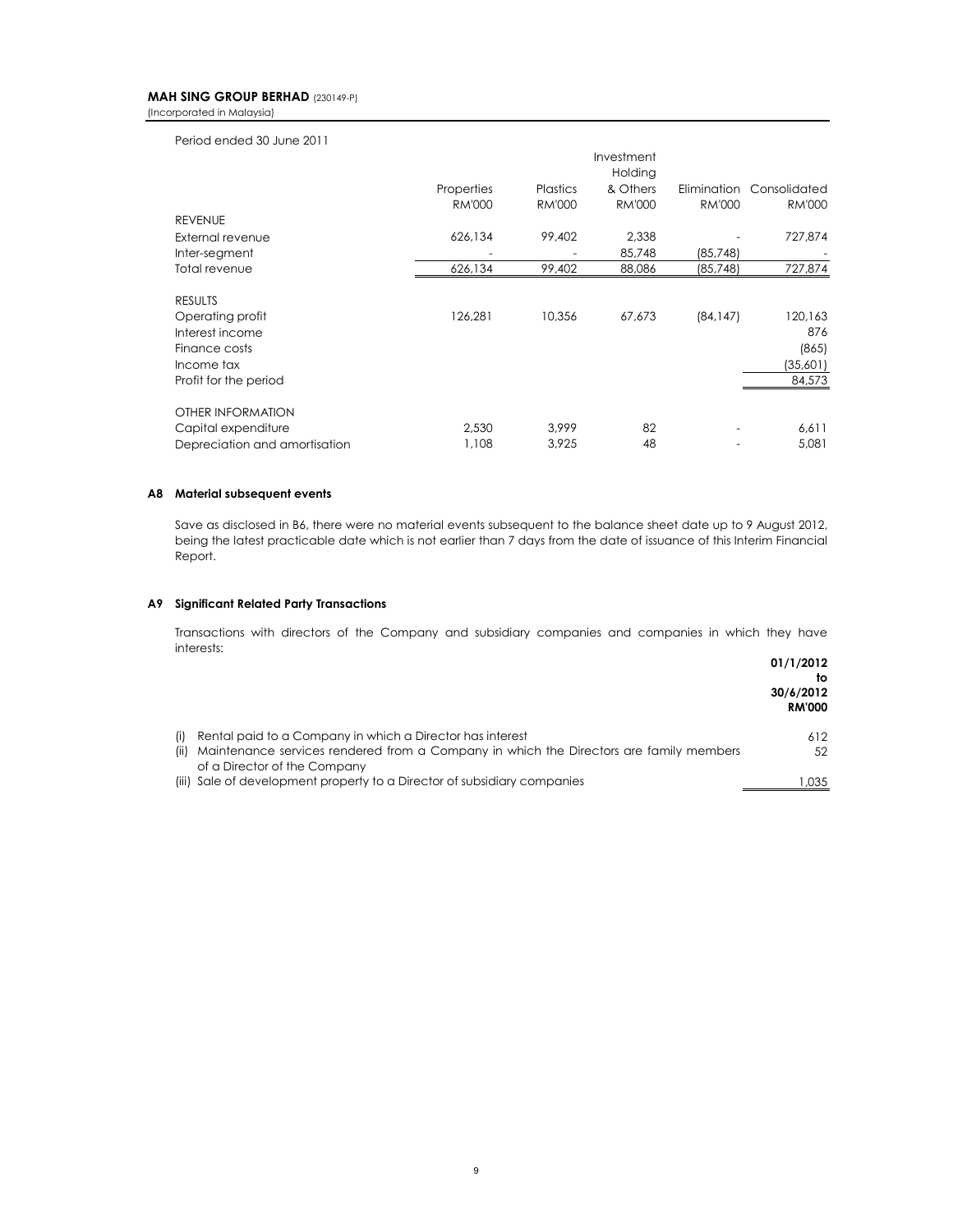#### **A10 Changes in the composition of the Group**

There were no changes in the composition of the Group for the financial period except for the following:

- 1) On 13 January 2012, the Company acquired the entire issued and paid-up share capital of Reputable Housing Development Sdn Bhd, a private limited company incorporated in Malaysia, with an authorised share capital of RM100,000 comprising 100,000 ordinary shares of RM1.00 each, of which 2 ordinary shares of RM1.00 each have been issued and fully paid-up, for a cash consideration of RM2.00.
- 2) On 15 February 2012, the Company completed the acquisition of the entire issued and paid-up share capital of Semai Meranti Sdn Bhd, a private limited company incorporated in Malaysia, with an authorised share capital of RM10,000,000 comprising 10,000,000 ordinary shares of RM1.00 each, of which 1,800,000 ordinary shares of RM1.00 each have been issued and fully paid-up, for a cash consideration of RM57,000,000.
- 3) On 25 April 2012, the Company acquired the entire issued and paid-up share capital of Tropika Istimewa Development Sdn Bhd, a private limited company incorporated in Malaysia, with an authorised share capital of RM100,000 comprising 100,000 ordinary shares of RM1.00 each, of which 2 ordinary shares of RM1.00 each have been issued and fully paid-up, for a cash consideration of RM2.00.
- 4) On 15 May 2012, the Company acquired the entire issued and paid-up share capital of Nova Indah Development Sdn Bhd, a private limited company incorporated in Malaysia, with an authorised share capital of RM100,000 comprising 100,000 ordinary shares of RM1.00 each, of which 2 ordinary shares of RM1.00 each have been issued and fully paid-up, for a cash consideration of RM2.00.
- 5) On 18 May 2012, the Company acquired the entire issued and paid-up share capital of Tristar Acres Sdn Bhd, a private limited company incorporated in Malaysia, with an authorised share capital of RM100,000 comprising 100,000 ordinary shares of RM1.00 each, of which 2 ordinary shares of RM1.00 each have been issued and fully paid-up, for a cash consideration of RM2.00.

#### **A11 Changes in contingent liabilities or contingent assets**

There were no contingent assets. Contingent liabilities of the Group are as follows:

|                                                                                                                      | 30/6/2012<br><b>RM'000</b> | 31/12/2011<br>RM'000       |
|----------------------------------------------------------------------------------------------------------------------|----------------------------|----------------------------|
| Bank guarantees issued in favour of third parties                                                                    | 10,514                     | 6.200                      |
| Corporate guarantee issued in favour of a third party                                                                | 1,000                      |                            |
|                                                                                                                      | 11,514                     | 6,200                      |
| <b>A12 Capital Commitments</b>                                                                                       |                            |                            |
|                                                                                                                      |                            | 30/6/2012<br><b>RM'000</b> |
| Contractual commitment in relation to:                                                                               |                            |                            |
| Proposed acquisition of lands in Bandar Baru Bangi<br>$\sim$                                                         |                            | 299.719                    |
| Joint Venture Agreement for proposed joint development of land along Jalan Tun Razak<br>$\blacksquare$               |                            | 100,204*                   |
| Joint Development Agreement for proposed joint development of land in Kota Kinabalu                                  |                            | 26,000                     |
| Commitment for acquisition of property, plant and equipment                                                          |                            |                            |
| - Approved and contracted                                                                                            |                            | 12,695                     |
|                                                                                                                      |                            | 438,618                    |
| * Cash portion is RM57.56 million and the remainder is to be satisfied by way of issuance of shares in a subsidiary. |                            |                            |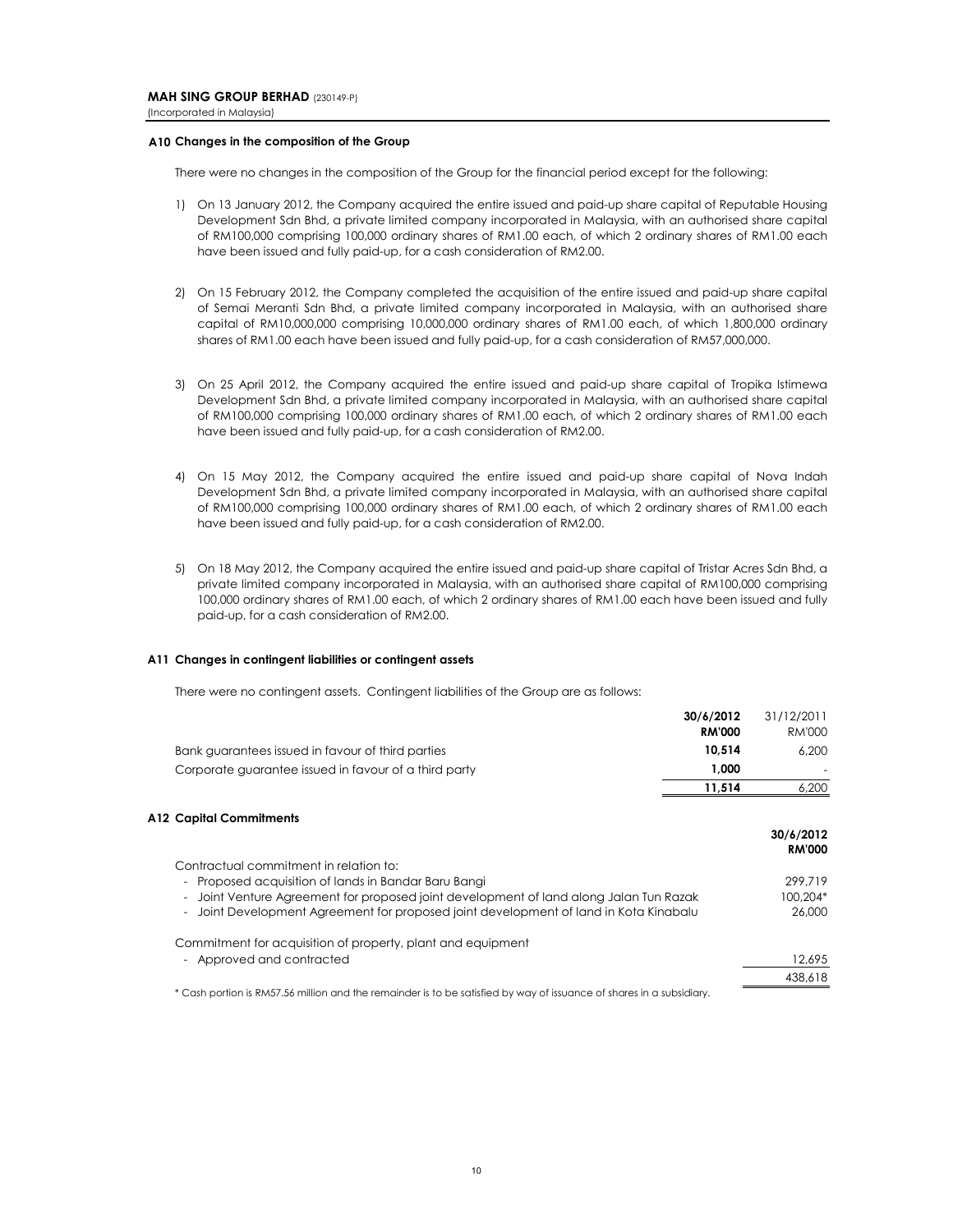#### **A13 Operating Lease Commitments**

#### **As Lessee - for the lease of commercial buildings**

The future operating lease commitments for rental of commercial buildings (net of lease rentals receivable from sublease) contracted for as at reporting date but not recognised as liabilities are as follows:

|                    | Lease rentals payable |            | Lease rentals receivable |                | Net           |               |
|--------------------|-----------------------|------------|--------------------------|----------------|---------------|---------------|
|                    | 30/6/2012             | 31/12/2011 | 30/6/2012                | 31/12/2011     | 30/6/2012     | 31/12/2011    |
|                    | <b>RM'000</b>         | RM'000     | <b>RM'000</b>            | RM'000         | <b>RM'000</b> | <b>RM'000</b> |
| Less than one year | 26.641                | 41.909     | (15,601)                 | (14,404)       | 11,040        | 27,505        |
| One to two years   | 2,500                 | 10,624     | (1,617)                  | (3,676)        | 883           | 6,948         |
|                    | 29.141                | 52,533     | (17, 218)                | 18,080         | 11,923        | 34,453        |
|                    |                       |            |                          | Provision made | (8, 180)      | (11,800)      |
|                    |                       |            |                          |                | 3.743         | 22.653        |

The operating lease commitments are in respect of leaseback of commercial buildings sold en-bloc ie *The Icon, Jalan Tun Razak* and the Corporate Building Block of *Southgate Commercial Centre* from the purchasers at 7% and 8% per annum of the respective buildings' sale considerations. The lease is for a period of 3 and 2 years from the commencement date as set out in the respective leaseback agreements. Leaseback for *The Icon, Jalan Tun Razak* shall expire by December 2012. Leaseback for the Corporate Building Block of *Southgate Commercial Centre* shall expire by August 2013.

During the financial period, the Group has recognised in the income statement leaseback rental amounting to RM18.2 million (2011: RM14.3 million) and rental income from sublease amounting to RM9.2 million (2011: RM2.6 million).

### **As Lessor - for the lease of investment properties**

The Group leases out its investment properties. The future minimum lease receivable under non-cancellable leases are as follow:-

|                    | Lease rentals |
|--------------------|---------------|
|                    | receivable    |
|                    | 30/6/2012     |
|                    | <b>RM'000</b> |
| Less than one year | 432           |
| One to two years   | 297           |
|                    | 729           |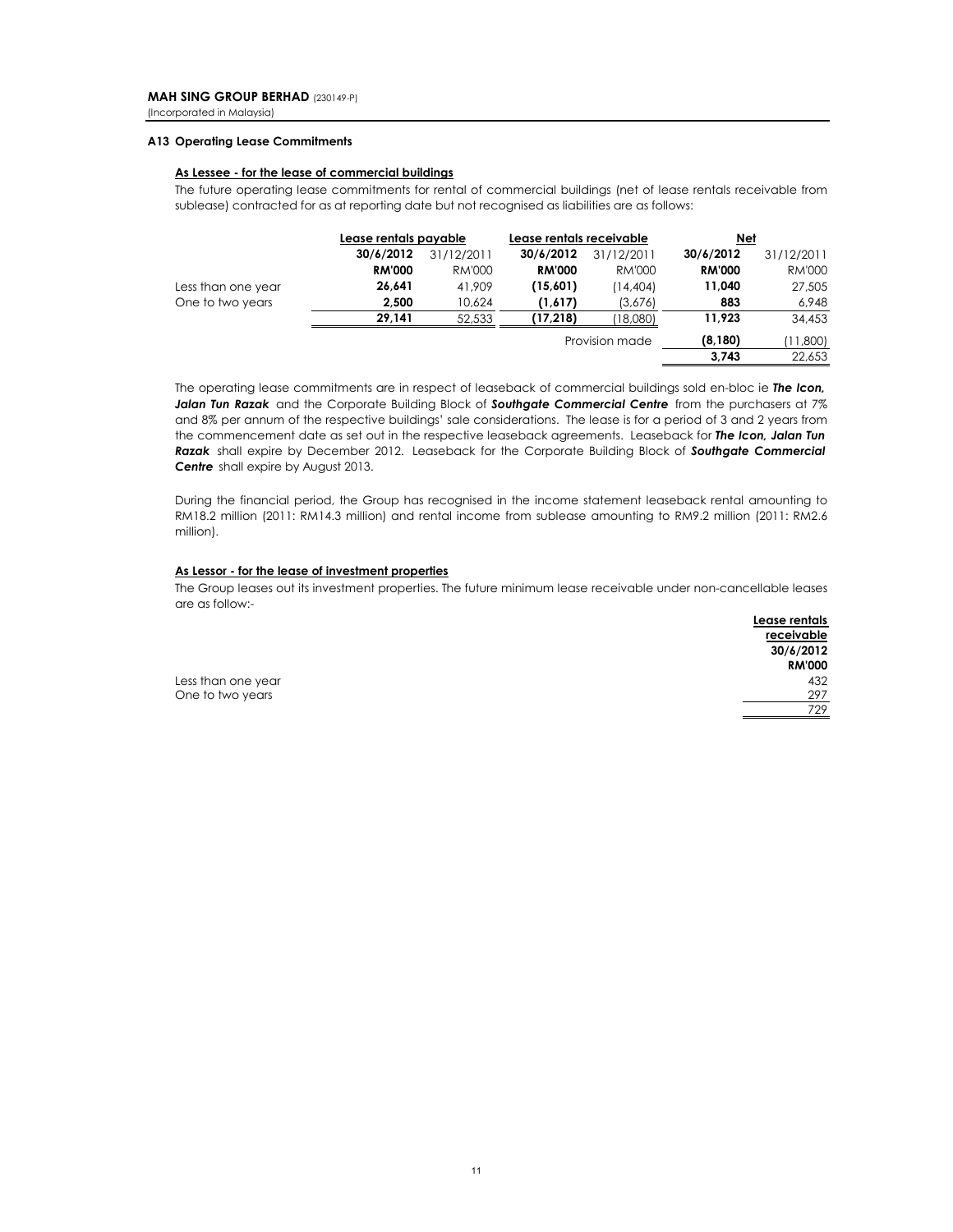(Incorporated in Malaysia)

#### **B Explanatory Notes Pursuant to Appendix 9B of the Listing Requirements of Bursa Malaysia Securities Berhad**

#### **B1 Review of Group performance**

The Group recorded strong revenue of RM913.0 million and net profit of RM120.0 million for the first half ended 30 June 2012. This represents improvement of 25% and 42% respectively over the corresponding period in the previous year. The current quarter revenue and net profit of RM455.2 million and RM60.1 million represents 9% and 39% improvement respectively over the same quarter last year.

Basic earnings per share were up 42% to 14.4 cents for the first half ended 30 June 2012.

The solid operating performance was achieved with balance sheet strength maintained. As at 30 June 2012, cash pile was at RM555.0 million and net gearing at a low of 0.30.

#### **Properties**

Revenue from property segment soared by 29% to RM808.0 million against the corresponding period in the previous year on the back of the Group's strong sales achievement of RM1.29 billion as at 30 June 2012.

Projects that contributed to revenue and profit include *Kinrara Residence* in Puchong, *Garden Residence, Clover @ Garden Residence* and *Garden Plaza* in Cyberjaya, *M-Suites* and *M-City* in Jalan Ampang, *Icon City* in Petaling Jaya, *Aman Perdana* in Meru - Shah Alam, *Perdana Residence 2* in Selayang, *Icon Residence* in Mont' Kiara and *One Legenda, Hijauan Residence* and *Bayu Sekamat* in Cheras. Commercial projects that contributed are *Southgate Commercial Centre* in Sungai Besi, *StarParc Point* in Setapak and *Star Avenue @ D'sara* . Industrial projects are *i-Parc 1* and *i-Parc 3* in Bukit Jelutong as well as *i-Parc 2* in Shah Alam. Projects in Penang Island that contributed are *Residence @ Southbay* and *Legenda @ Southbay* . Projects in Johor Bahru ie *Sierra Perdana, Sri* **Pulai Perdana 2** and **Austin Perdana** also contributed to the Group's performance.

There was no major fluctuation in segment margin compared to the previous year.

The Group grew its landbank by 569 acres in the first half of the year with the acquisition of new lands ie *Southville City* in Bandar Baru Bangi and *M Residence 2* in Rawang. These new lands, together with the 226 acres *M Residence @ Rawang* acquired in October 2011 further enhanced the quality of the Group's portfolio as a good portion of these projects are targeted at properties below RM1 million. The Group also announced in March 2012 the joint development of *Sutera Avenue* on 4 acres land and option for another 4 acres of prime commercial land in Kota Kinabalu.

As at 30 June 2012, the Group's remaining undeveloped land was 1,495 acres and approximately RM18.0 billion in total remaining GDV and unbilled sales.

#### **Plastics**

Plastics segment continued to contribute positively to group revenue and profit. Whilst revenue grew marginally by 1% to RM100.8 million, profit margin was affected by foreign exchange difference and higher staff costs as a result of minimum wage ruling in Indonesia.

#### **Investment holding & Others**

Revenue and profit for the segment comprise mainly of interest income from funds placement.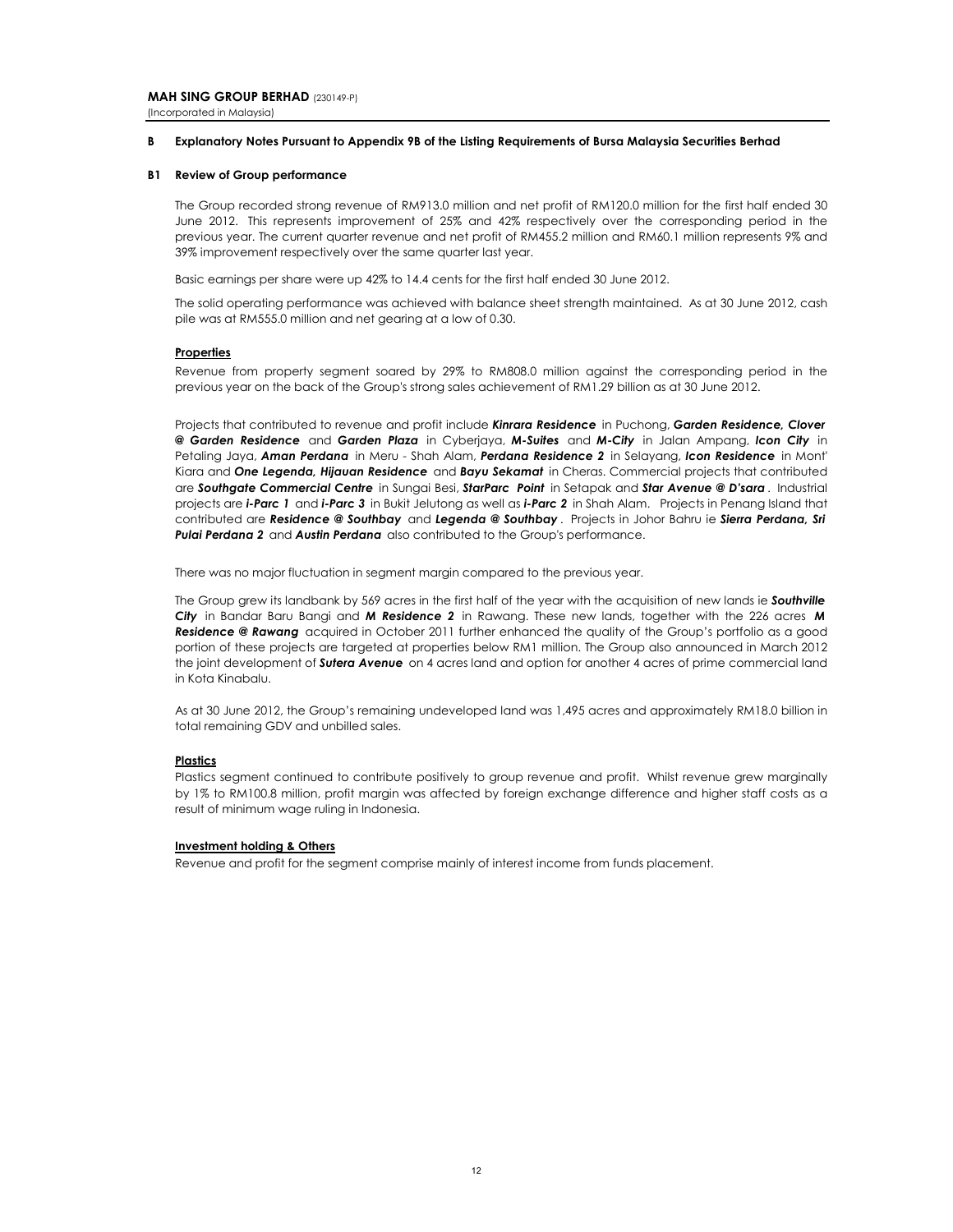# **B2 Material change in quarterly results compared with the immediate preceding quarter**

There was no major fluctuation in the Group's current quarter profit before taxation compared to the immediate preceding quarter.

## **B3 Prospects for the current financial year**

The Group delivered vacant possessions for 780 properties to delighted property owners in the first half, and looks forward to delivering vacant possessions for another 1,290 units in the second half of the year. Billings from vacant possessions alone are expected to generate cash inflows at estimated RM315 million in addition to inflows from ongoing construction of projects. Proven record in execution speed and delivery continued to provide consistent earnings whilst ensuring steady cash flows and liquidity, hence efficient balance sheet.

Following the successful launches of the initial phases of *M Residence @ Rawang* , the Group has previewed the releases of new phases. Up north in Penang Island, the Group plans to preview *Ferringhi Residence* following the successful launch of *Southbay Plaza* in Southbay City. The overwhelming response to the recent registration exercises for *Southville City* in Bandar Baru Bangi, *Sutera Avenue* in Kota Kinabalu and *Mah Sing i-Parc* in Iskandar Johor Bahru provided further confidence to continued momentum and performance visibility beyond the immediate term.

Given its quality landbank, strong balance sheet, healthy unbilled sales balance of RM2.69 billion and quick turnaround expertise in unlocking value, the Group is well-positioned to further build on its fundamentals via opportunistic land acquisition/joint venture for long term sustainable returns to shareholders.

## **B4 Profit forecast**

Not applicable as the Group has not issued profit forecast or profit guarantee in a public document.

#### **B5 Income tax expense**

|                        | 3 months ended |           | Period ended  |               |
|------------------------|----------------|-----------|---------------|---------------|
|                        | 30/6/2012      | 30/6/2011 | 30/6/2012     | 30/6/2011     |
|                        | <b>RM'000</b>  | RM'000    | <b>RM'000</b> | <b>RM'000</b> |
| Current tax:           |                |           |               |               |
| Malaysian income tax   | 27.219         | 21,230    | 51,909        | 38,884        |
| Foreign tax            | 250            | 586       | 528           | 1,417         |
|                        | 27.469         | 21.816    | 52.437        | 40.301        |
| Deferred taxation:     |                |           |               |               |
| Malaysian deferred tax | (4,684)        | (2,500)   | (5, 445)      | (4,700)       |
|                        | 22.785         | 19,316    | 46.992        | 35,601        |

The Group's effective tax rate for the current financial period is higher than the statutory tax rate of 25% mainly due to higher non-tax deductible expenses and non-recognition of deferred tax assets for certain temporary differences.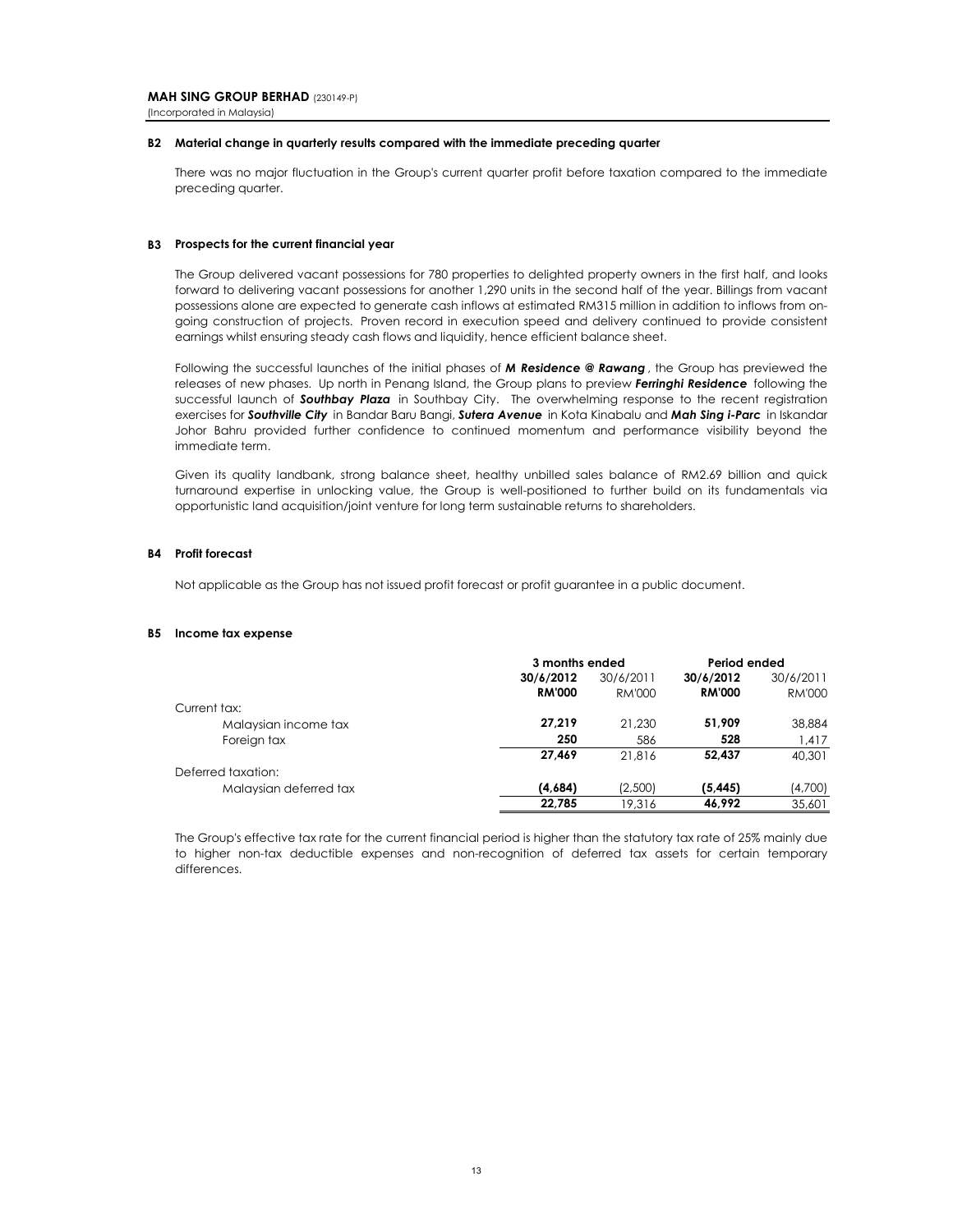#### **B6 Status of corporate proposals**

The following corporate proposals announced by the Company have not been completed as at 9 August 2012 (being the latest practicable date which is not earlier than 7 days from the date of issuance of this Interim Financial Report):

- 1) On 5 July 2010, the Company's wholly-owned subsidiary, Grand Prestige Development Sdn Bhd ("Grand Prestige") entered into a Joint Venture Agreement ("JVA") with Medan Damai Sdn Bhd ("Medan Damai") for the joint development of a piece of residential land in Kinrara with total gross area measuring approximately 13.2 acres (net aggregate area of 7.59 acres) in Mukim Petaling, Daerah Petaling, Negeri Selangor Darul Ehsan ("Kinrara Land"). Under the terms of the JVA, Medan Damai shall grant Grand Prestige the exclusive rights to continue with the sales and development of the Kinrara Land and in return for an entitlement sum of RM35,403,863.85.
- 2) On 2 August 2011, the Company's wholly-owned subsidiary, Grand Pavilion Development Sdn Bhd ("Grand Pavilion") entered into a Joint Venture Agreement ("JVA") with Asie Sdn Bhd ("Asie") and Usaha Nusantara Sdn Bhd ("Usaha Nusantara"), a wholly-owned subsidiary of Asie, for the proposed joint development of a parcel of prime leasehold land situated along Jalan Tun Razak measuring approximately 4.08 acres ("JV Land"). Under the terms of the JVA, Usaha Nusantara shall grant Grand Pavilion the sole and absolute right to undertake the development of the JV Land for an entitlement of RM106.60 million to be settled 60% in cash (RM63.96 million) and 40% by way of issuance of shares in the share capital of Grand Pavilion.

As disclosed in Note B8, Grand Pavilion has instituted legal proceedings against Asie and Usaha Nusantara in the High Court of Malaya at Kuala Lumpur via Civil Suit No. 22NCVC-1228-12/2011.

3) On 29 February 2012, the Company's wholly-owned subsidiaries, Major Land Development Sdn Bhd and Elite Park Development Sdn Bhd entered into separate sale and purchase agreements with Vibrant Domain Sdn Bhd and Topaz Best Sdn Bhd for the proposed acquisition of 2 parcels of adjacent land measuring approximately 157 acres (63.4 hectares) in aggregate gross area in Bandar Kundang, Daerah Gombak, Negeri Selangor Darul Ehsan for a total cash consideration of RM40,945,914 or approximately RM6.00 per square foot.

The proposed acquisition by Major Land Development Sdn Bhd and Elite Park Development Sdn Bhd became unconditional on 19 April 2012.

4) On 26 March 2012, the Company's wholly-owned subsidiary, Capitol Avenue Development Sdn Bhd ("Capitol Avenue") entered into a Joint Development Agreement ("Agreement") with Paduan Hebat Sdn Bhd ("Paduan Hebat") for the proposed joint development of a parcel of prime leasehold commercial land measuring approximately 4.26 acres ("Land") in Kota Kinabalu, Negeri Sabah. Under the terms of the Agreement, Paduan Hebat agrees with Capitol Avenue to jointly develop the Land for an entitlement of RM39 million or approximately RM210 per square foot.

Capitol Avenue is also granted an exclusive option to jointly develop with Paduan Hebat in respect of further two parcels of adjacent commercial land measuring approximately 4.408 acres at an entitlement price of RM216 per square foot or approximately RM41.5 million. The option is exercisable by Capitol Avenue within six months from the date of the Agreement.

5) On 21 May 2012, the Company's wholly-owned subsidiary, Tristar Acres Sdn Bhd ("Tristar") entered into a sale and purchase agreement ("SPA") with Boon Siew Development Sdn Bhd ("Boon Siew") for the proposed acquisition of 8 parcels of adjacent freehold land with a total net area measuring approximately 408.243 acres ("Lands"), all located in Bandar Baru Bangi for a total cash consideration of RM330,765,010.49 or RM18.60 per square foot.

Tristar and Boon Siew had via the exchange of their respective solicitors' letters dated 19 June 2012 and 22 June 2012 agreed to adjust the total land area in relation to the Lands from 408.243 acres to 407.997 acres and the total cash consideration of the proposed acquisition of Lands from RM330,765,010.49 to RM330,565,697.35 in accordance with Section 3.04 of the Lands SPA.

Further, on 21 May 2012, Tristar also entered into another sale and purchase agreement with Wong Hong Foi @ Ho Hea Sia for the purchase of a piece of leasehold land measuring approximately 4.122 acres ("Small Parcel Land"), for a total cash consideration of RM2,477,679.95 or RM13.80 per square foot. The Small Parcel Land is contiguous with the Lands.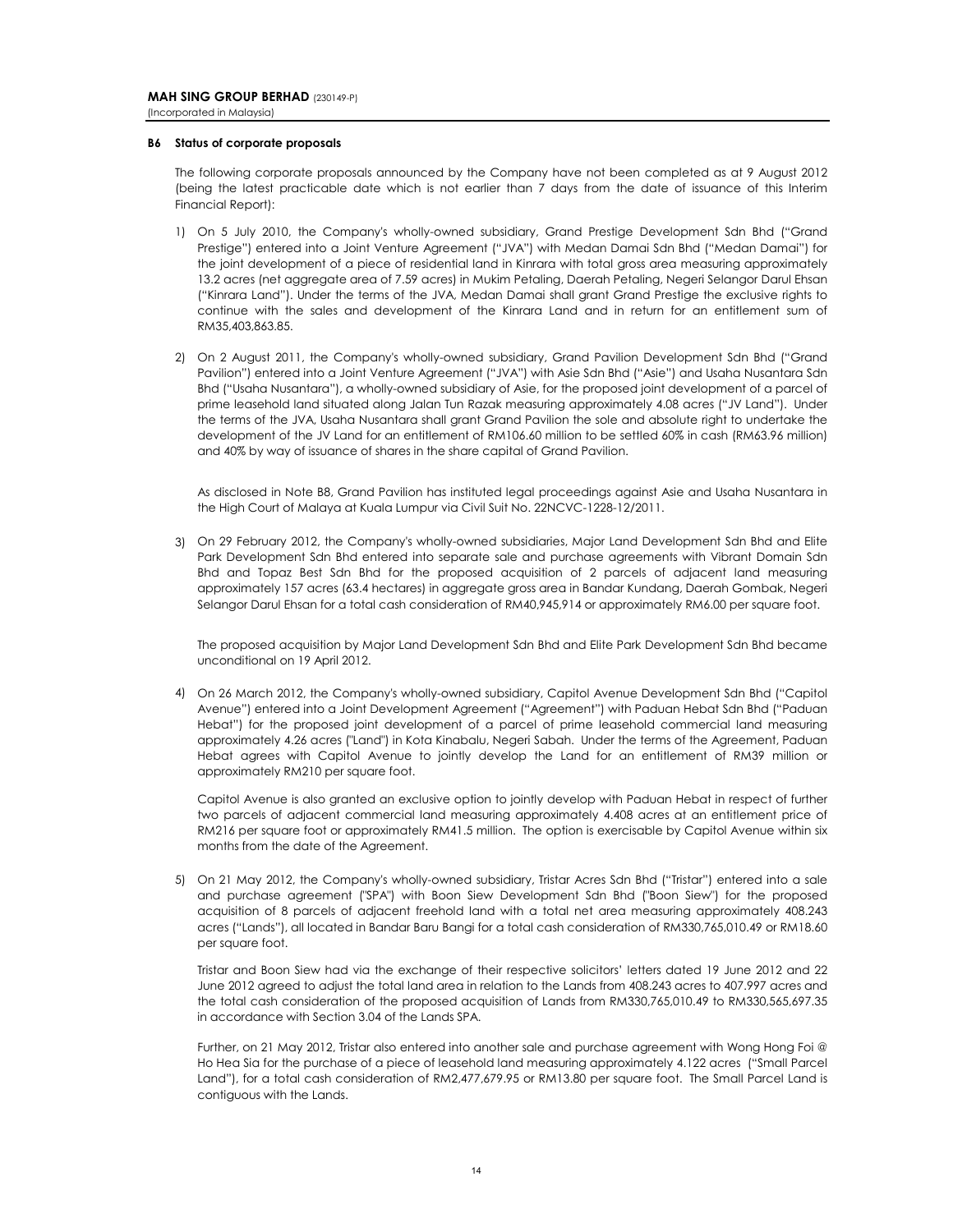(Incorporated in Malaysia)

#### **B7 Group borrowings**

Total group borrowings as at 30 June 2012 were as follows:

|                                 | Secured<br><b>RM'000</b> | Secured<br><b>RM'000</b> | Secured<br><b>RM'000</b> | Total<br><b>RM'000</b> |
|---------------------------------|--------------------------|--------------------------|--------------------------|------------------------|
| (Denominated in)                | (RM)                     | (Indonesian<br>Rupiah)   | (USD)                    |                        |
| Redeemable convertible bonds    |                          |                          |                          |                        |
| - after 12 months               | 271.932                  |                          |                          | 271,932                |
| Term loans payable              |                          |                          |                          |                        |
| - within 12 months              | 22,203                   | 709                      |                          | 22,912                 |
| - after 12 months               | 575,760                  | 14,548                   |                          | 590,308                |
|                                 | 597,963                  | 15,257                   |                          | 613,220                |
| Short term borrowings           | 1,200                    |                          | 4,422                    | 5,622                  |
| <b>Bank overdrafts</b>          |                          | 272                      |                          | 272                    |
| Finance lease and hire purchase |                          |                          |                          |                        |
| - within 12 months              | 1,101                    |                          |                          | 1,101                  |
| - after 12 months               | 2,451                    |                          |                          | 2,451                  |
|                                 | 3.552                    |                          |                          | 3,552                  |
| Total                           | 874,647                  | 15,529                   | 4.422                    | 894,598                |

#### **B8 Material litigation**

On 19 December 2011, Grand Pavilion Development Sdn Bhd ("Grand Pavilion"), a wholly-owned subsidiary of the Company instituted legal proceedings against Asie Sdn Bhd ("Asie") and Usaha Nusantara Sdn Bhd ("Usaha Nusantara") in the High Court of Malaya at Kuala Lumpur via Civil Suit No. 22NCVC-1228-12/2011 ("the Suit"). The Suit essentially claims for specific performance of a condition precedent stipulated in a Joint Venture Agreement dated 2 August 2011 entered into between Grand Pavilion, Asie and Usaha Nusantara. On 27 July 2012, the case was heard before the Court and a decision for the case was fixed on 21 September 2012.

#### **B9 Derivative Financial Instruments**

The Group's outstanding derivative financial instruments as at 30 June 2012 were analysed as follows:

|                                    | Notional<br>Value<br><b>RM'000</b> | Fair Value<br>Asset<br><b>RM'000</b> |
|------------------------------------|------------------------------------|--------------------------------------|
| Foreign currency forward contracts |                                    |                                      |
| - Less than one year               | 5.280                              | 238                                  |

Foreign currency forward contracts were entered into by a subsidiary within the Group to manage its exposure against fluctuations in foreign currency risks as a result of transactions denominated in currencies other than the functional currency of the subsidiary.

These derivatives are stated at fair value, using the prevailing market rates and any changes in fair value of these derivatives during the period are taken directly to the income statement.

#### **B10 Realised and unrealised earnings or losses disclosure**

The retained earnings as at 30 June 2012 and 31 December 2011 were analysed as follows:

|                                                            | 30/6/2012     | 31/12/2011    |
|------------------------------------------------------------|---------------|---------------|
|                                                            | <b>RM'000</b> | <b>RM'000</b> |
| Total retained earnings of the Group                       |               |               |
| - Realised                                                 | 528.497       | 498,520       |
| - Unrealised                                               | 28.901        | 15.952        |
|                                                            | 557.398       | 514.472       |
| Total share of accumulated losses from associated company  |               |               |
| - Realised                                                 | (73)          | (73)          |
|                                                            | 557.325       | 514.399       |
| Less: Consolidation adjustments                            | (8,737)       | (17,633)      |
| Total group retained earnings as per consolidated accounts | 548.588       | 496.766       |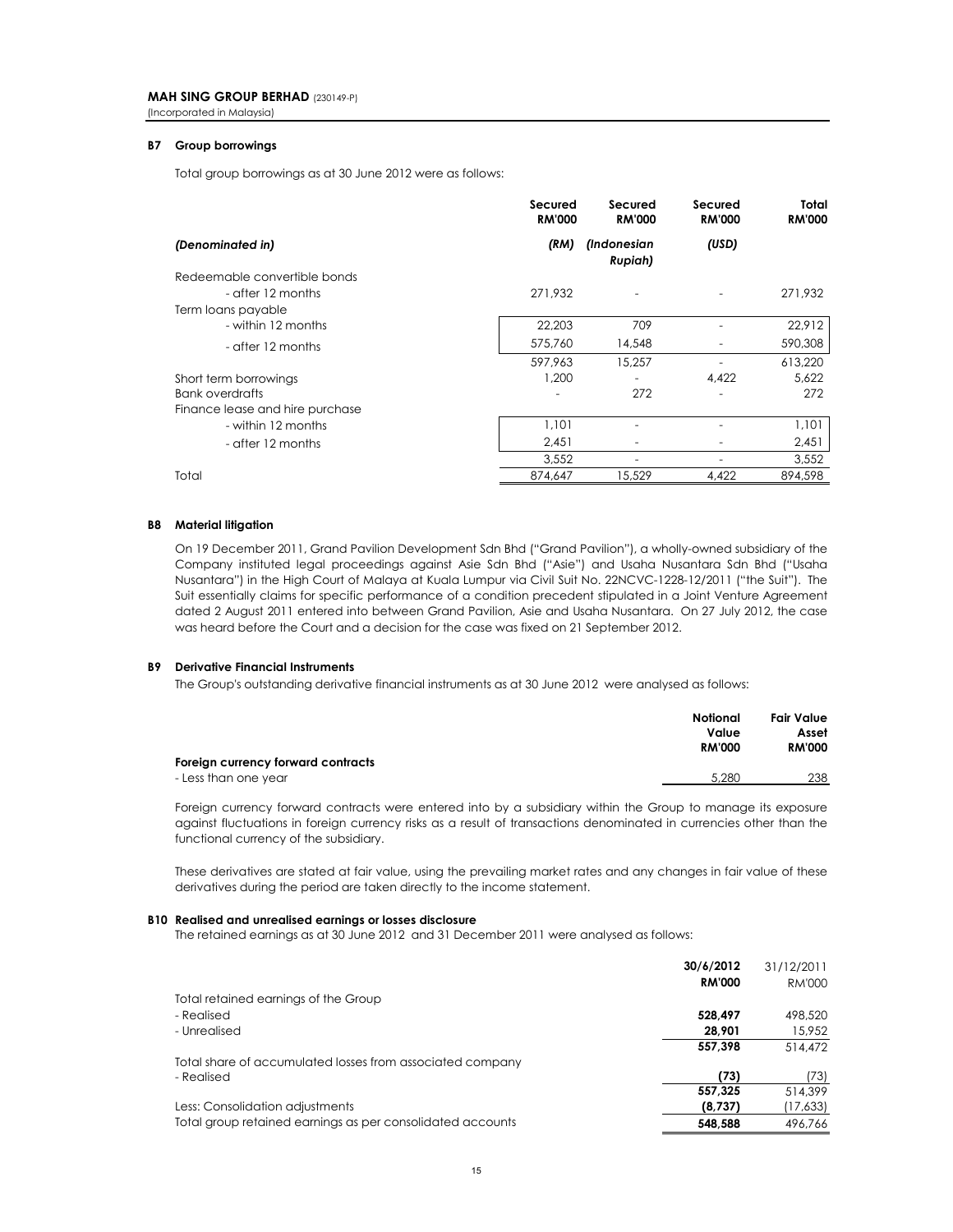**B11 Additional disclosures pursuant to para 16, Part A, Appendix 9B of Bursa Malaysia Securities Berhad Listing Requirements**

|                                                         | Period ended  |
|---------------------------------------------------------|---------------|
|                                                         | 30/6/2012     |
|                                                         | <b>RM'000</b> |
| Depreciation and amortisation                           | (5,931)       |
| Allowance for doubtful debts - trade receivables        | (4)           |
| Allowance for slow moving inventories                   | (326)         |
| Reversal of impairment of property, plant and equipment |               |
| Gain on foreign forward exchange contracts              | 238           |
| Net foreign exchange loss                               | (4,020)       |

Other than the items above which have been included in the income statement, there were no gain/(loss) on disposal of quoted or unquoted investments and exceptional items affecting results for the current financial period ended 30 June 2012.

#### **B12 Dividend proposed**

No dividend has been proposed for the second quarter ended 30 June 2012.

In respect of the previous financial year ended 31 December 2011:

- i) At the Annual General Meeting held on 28 June 2012, the shareholders of the Company approved the first and final dividend of 11.0 sen per ordinary share of RM0.50 each, less income tax of 25% (2010: 7.6 sen per ordinary share of RM0.50 each, less income tax of 25%) in respect of the financial year ended 31 December 2011.
- ii) The dividend will be paid on 26 September 2012.
- iii) A Depositor shall qualify for entitlement to the dividend only in respect of:
	- (a) Shares transferred into the Depositor's Securities Account before 4.00pm on 13 September 2012 in respect of transfers; and
	- (b) Shares bought on the Bursa Malaysia Securities Berhad up to 5.00pm on 10 September 2012 i.e. on a cum entitlement basis according to the Rules of Bursa Malaysia Securities Berhad.

### **B13 Earnings per share ("EPS")**

#### **(a) Basic EPS**

The basic earnings per share has been calculated by dividing the Group's net profit attributable to ordinary equity holders for the period by the weighted average number of ordinary shares in issue.

|                                                               | 3 months ended |           | Period ended |           |
|---------------------------------------------------------------|----------------|-----------|--------------|-----------|
|                                                               | 30/6/2012      | 30/6/2011 | 30/6/2012    | 30/6/2011 |
| Net profit for the period (RM'000)                            | 60.066         | 43.132    | 119.986      | 84,300    |
| Weighted average number of ordinary<br>shares in issue ('000) | 833,508        | 831.569   | 832.767      | 831.569   |
| Basic EPS (sen)                                               | 7.21           | 5.19      | 14.41        | 10.14     |